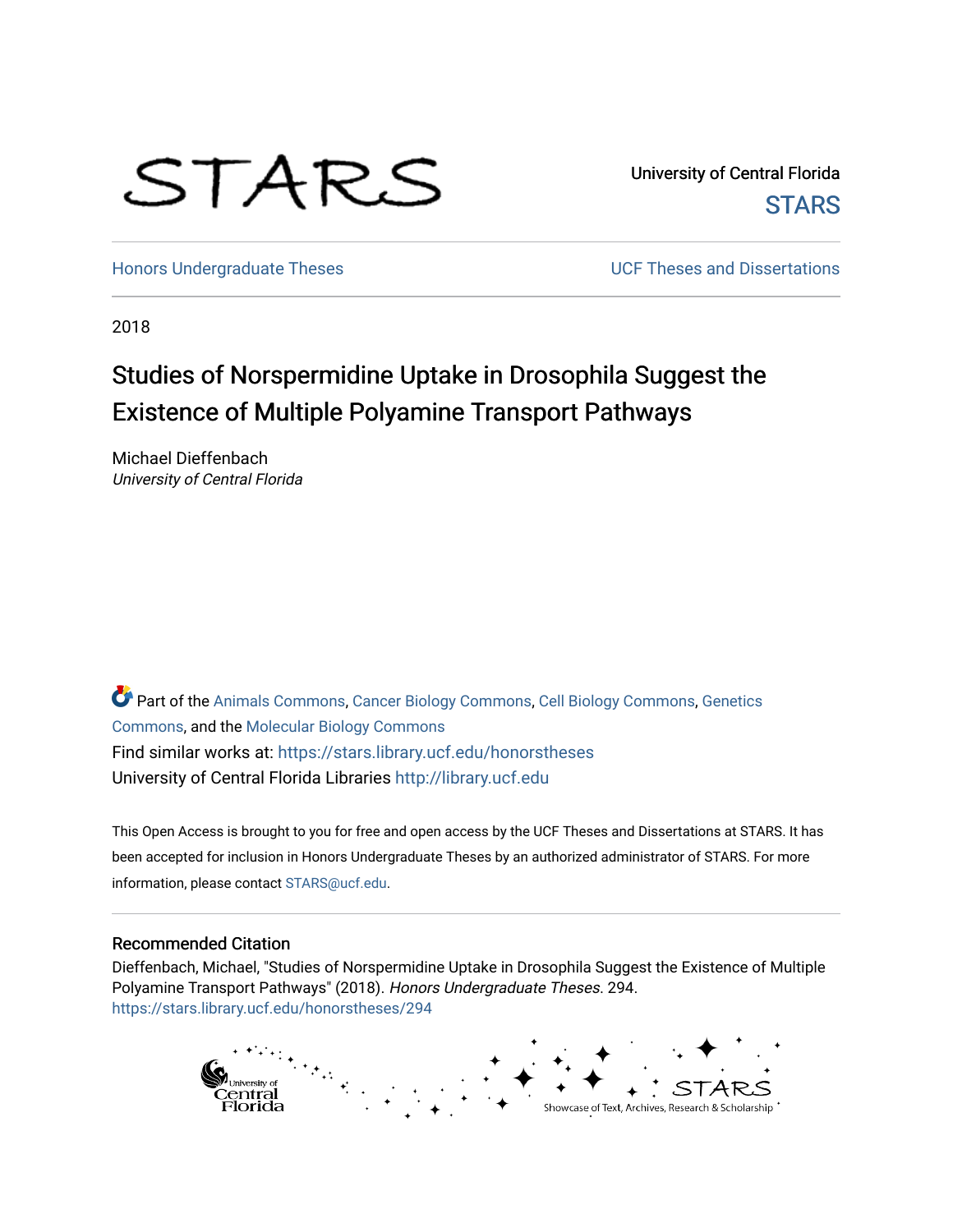## STUDIES OF NORSPERMIDINE UPTAKE IN *DROSOPHILA* SUGGEST THE EXISTENCE OF MULTIPLE POLYAMINE TRANSPORT PATHWAYS

by

## MICHAEL DIEFFENBACH

A thesis submitted in partial fulfillment of the requirements for the Honors in the Major Program in Biomedical Sciences in the College of Medicine and in the Burnett Honors College at the University of Central Florida Orlando, Florida

Spring Term, 2018

Thesis Co-chairs: Laurence von Kalm, Ph. D. and Kenneth Teter, Ph. D.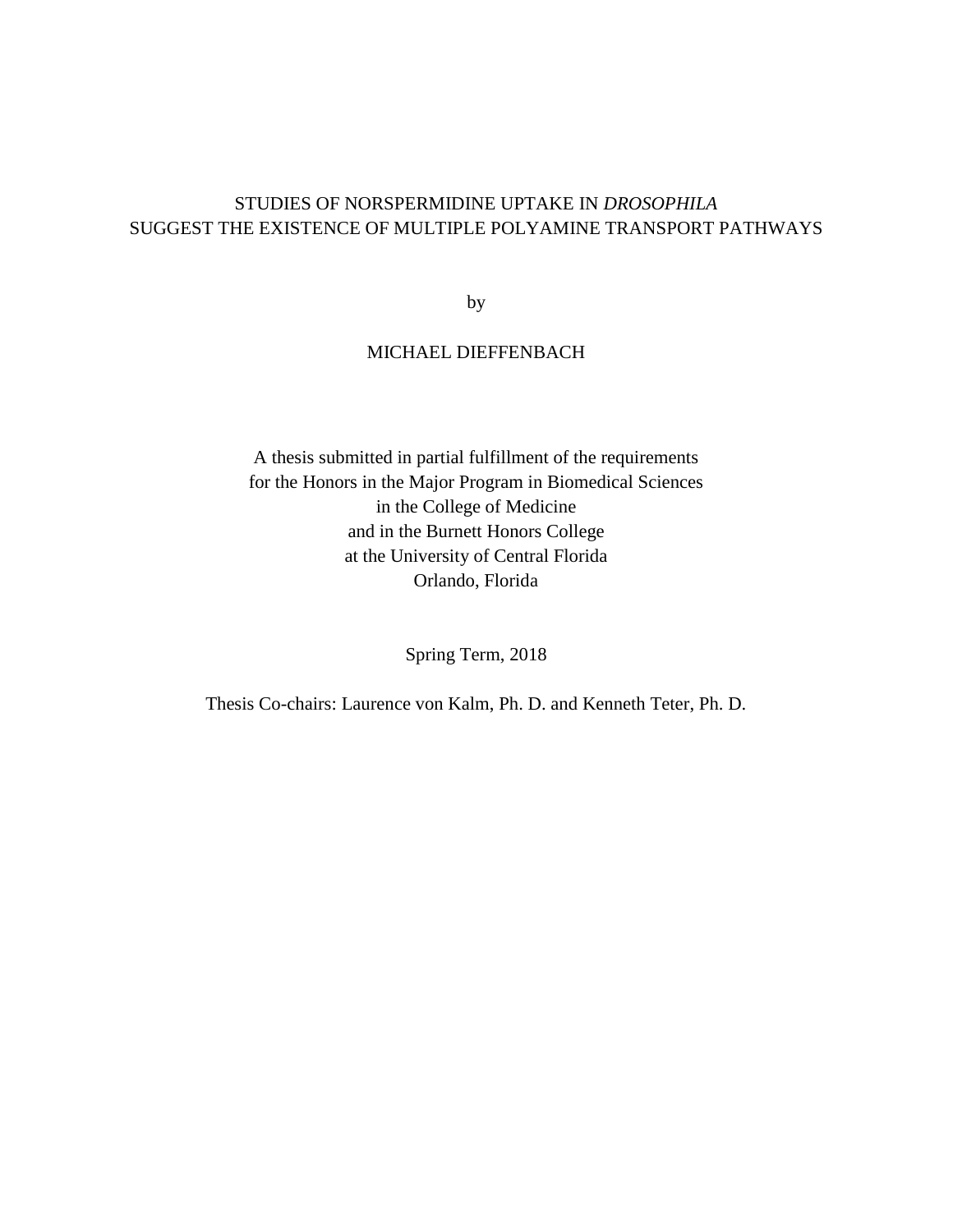## **ABSTRACT**

 Polyamines are a class of essential nutrients involved in many basic cellular processes such as gene expression, cell proliferation, and apoptosis. Without polyamines, cell growth is delayed or halted. Cancerous cells require an abundance of polyamines through a combination of synthesis and transport from the extracellular environment. An FDA-approved drug, D,L-αdifluoromethylornithine (DFMO), blocks polyamine synthesis but is ineffective at inhibiting cell growth due to polyamine transport. Thus, there is a need to develop drugs that inhibit polyamine transport to use in combination with DFMO. Surprisingly, little is known about the polyamine transport system in humans and other eukaryotes. Understanding the transport system would allow us to identify compounds that inhibit polyamine transport, which could then be used in tandem with DFMO to treat cancer. Our laboratory has identified one gene in *Drosophila*, called CG32000, as a component of this transport system, and numerous other candidate genes remain to be tested.

 To better characterize this system, this project investigated the ability of the *Drosophila* transport system to take up a toxic polyamine analogue called norspermidine, with the initial goal of developing a new screening method to find polyamine transport genes*.* My experiments have demonstrated significant differences in norspermidine uptake and toxicity between *C. elegans* and *Drosophila* which may imply a secondary polyamine transport system in higher eukaryotes. In the long term, it is hoped that this thesis will facilitate the development of more effective cancer medications by providing new information about the polyamine transport system.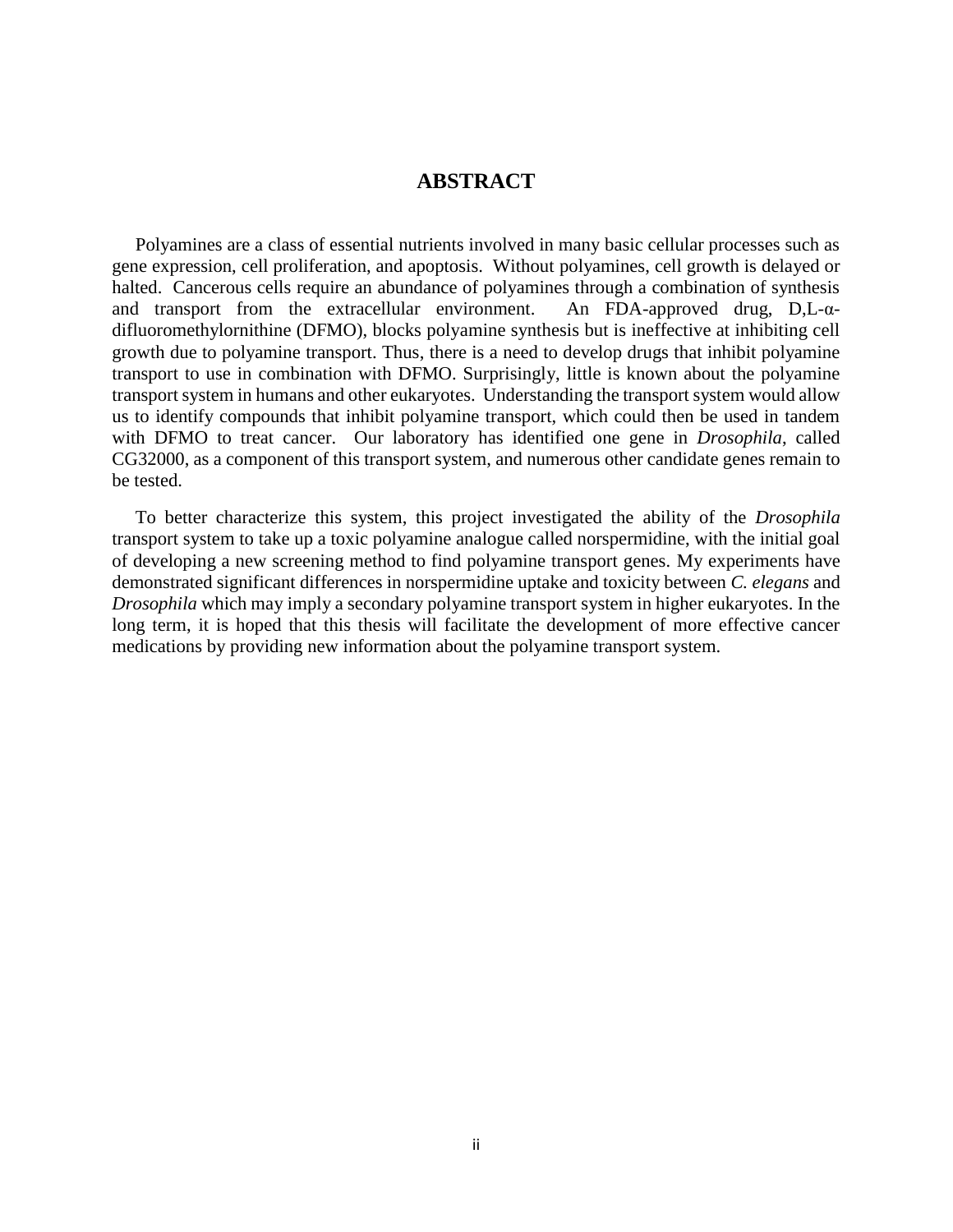# **DEDICATION**

To my incredibly supportive and patient wife, Arletta. Thank you for your constant encouragement and for putting up with many long hours and late nights.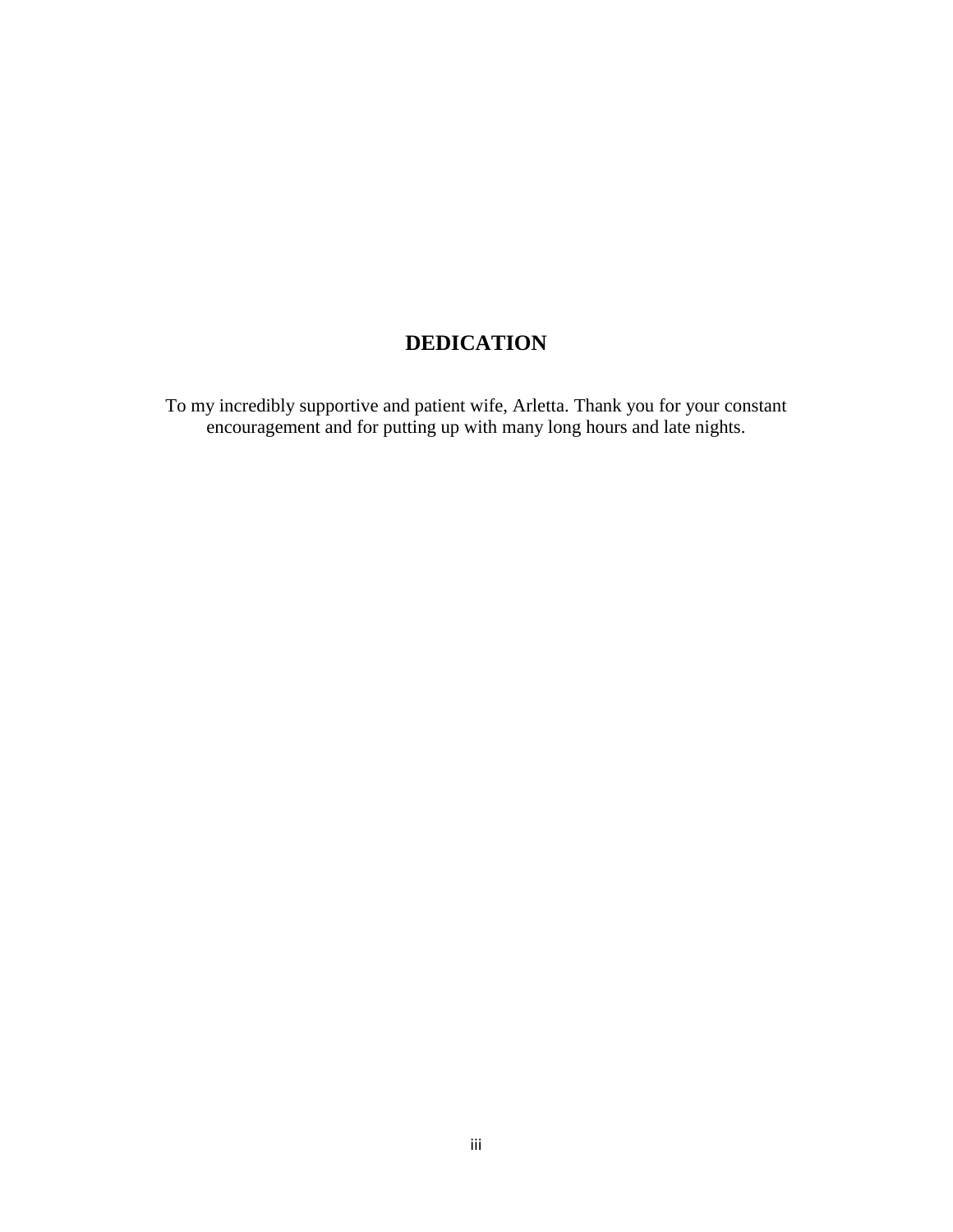# **ACKNOWLEDGMENTS**

I would like to thank the many people who made this thesis possible: Dr. Laurence von Kalm for his guidance and mentorship throughout the process; Dr. Ken Teter and Dr. Claudia Andl for their patience and helpful comments as members of my thesis committee; Michael Haney, Corey Seavey, and David Brown for their training, ideas, suggestions, and assistance with experiments; and my friends and family for their support and encouragement. I've learned so much during my time in the lab, and it's all thanks to all of you.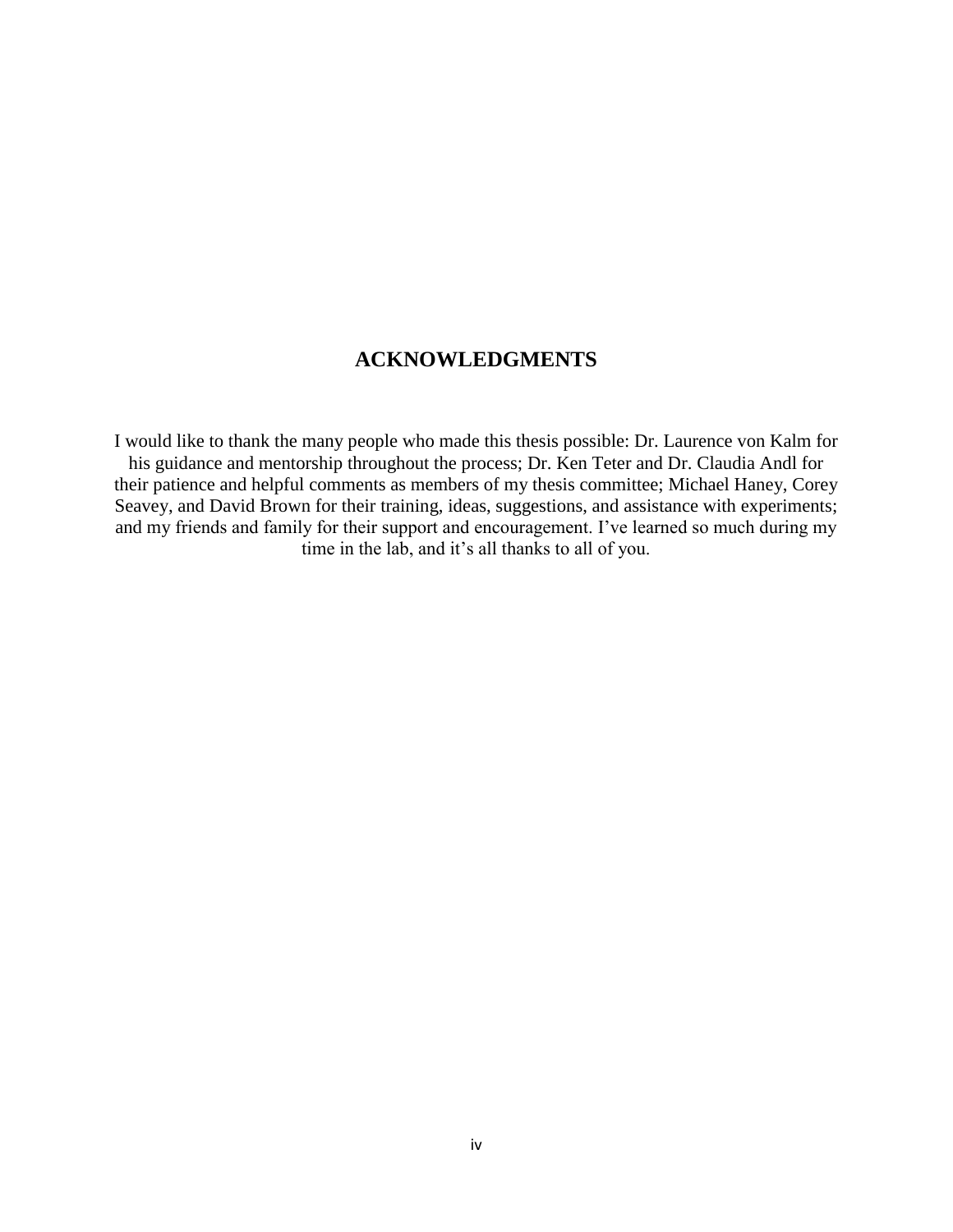# **TABLE OF CONTENTS**

| Determination of a Lethal Concentration of Norspermidine to Drosophila:  12  |  |
|------------------------------------------------------------------------------|--|
| Knockdown of the Polyamine Transport Gene CG32000 Does Not Prevent Uptake of |  |
| Developmental Profiles of OreR and B exon CG32000 mutants in the presence of |  |
|                                                                              |  |
|                                                                              |  |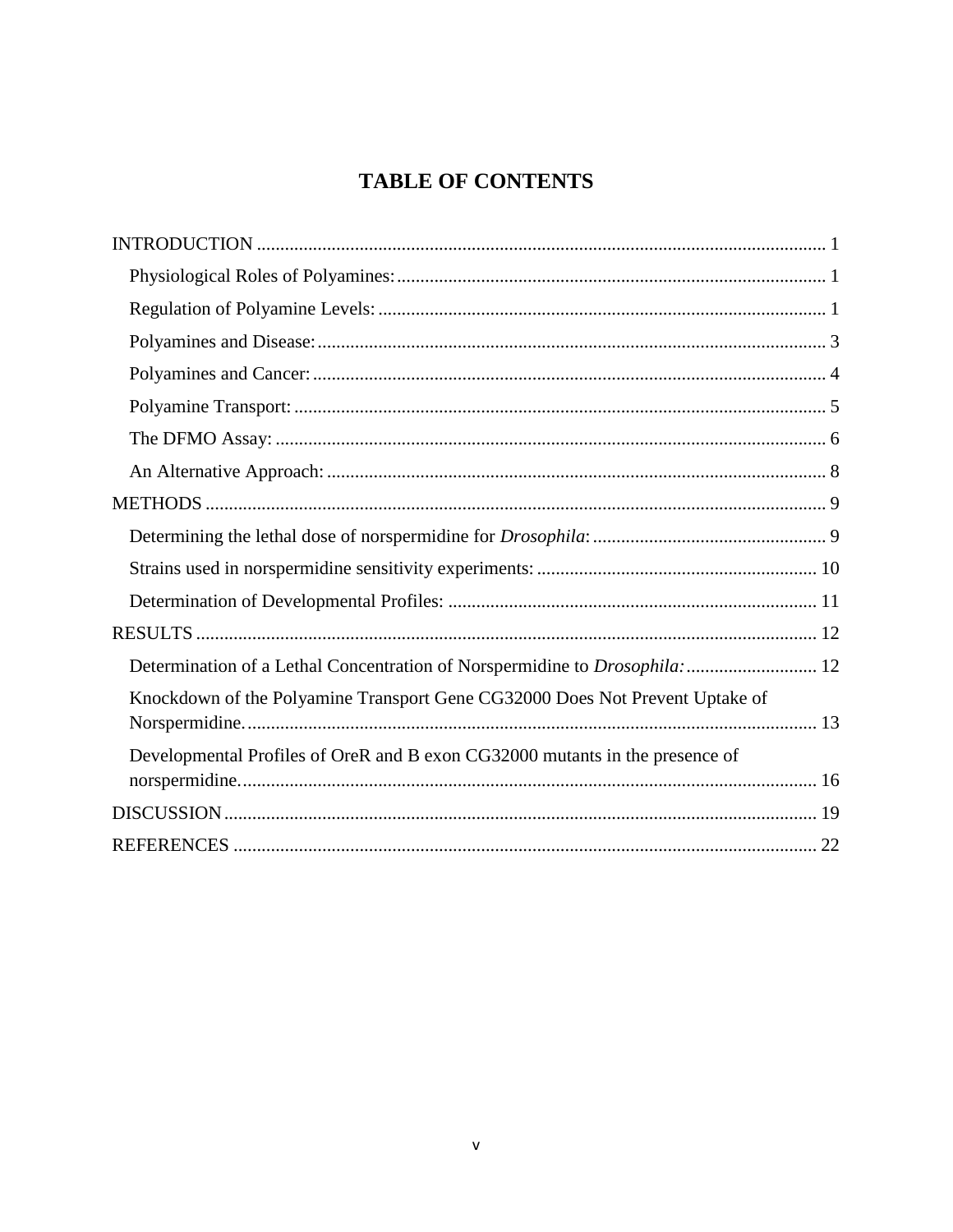# **LIST OF TABLES**

|--|--|--|--|--|--|--|--|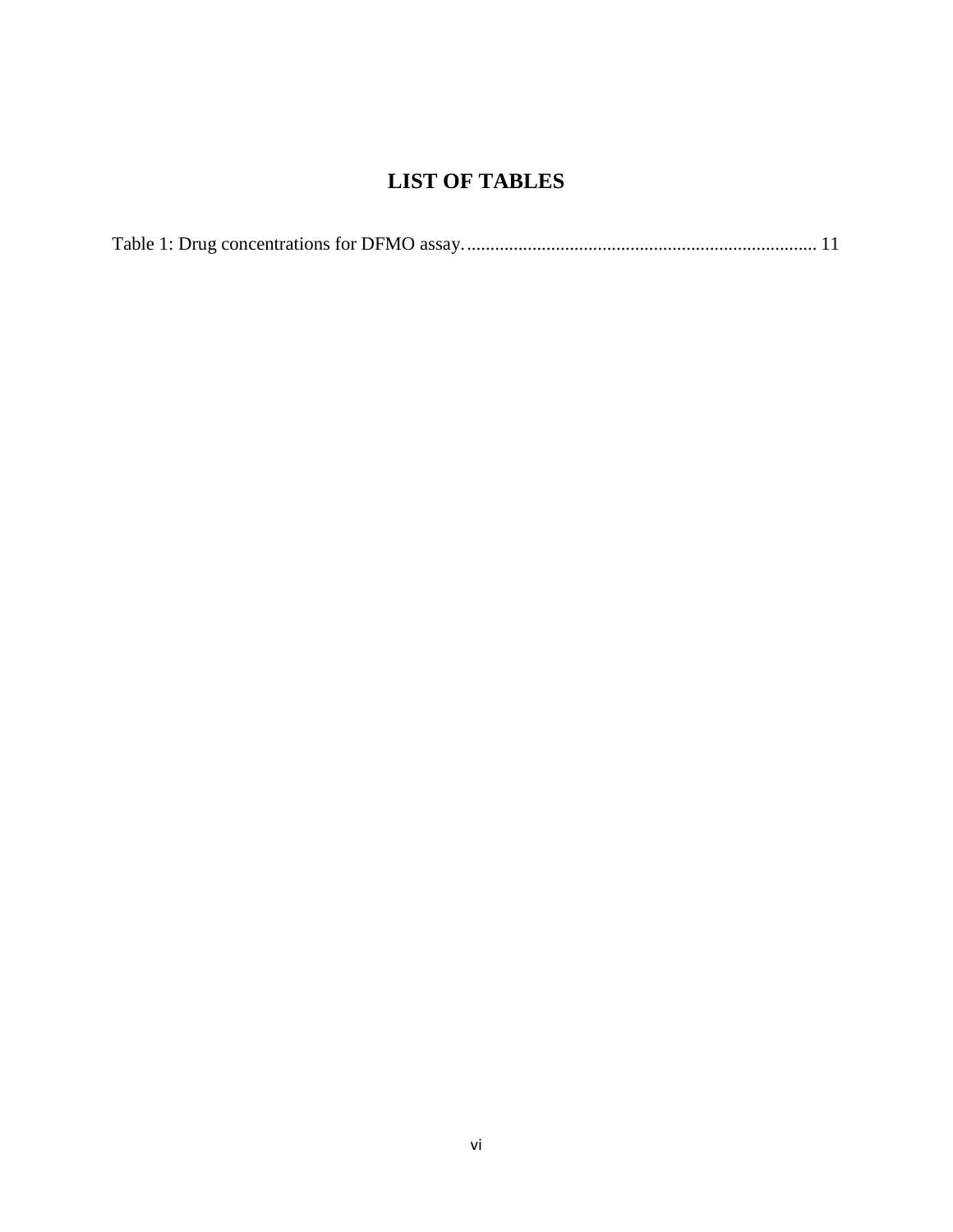# **LIST OF FIGURES**

| Figure 5: RNAi knockdown and mutation of CG32000 does not block uptake of norspermidine |
|-----------------------------------------------------------------------------------------|
|                                                                                         |
|                                                                                         |
| Figure 7: Developmental profile of OreR during norspermidine exposure 17                |
| Figure 8:Developmental profile of CG32000 B exon mutant flies during norspermidine      |
|                                                                                         |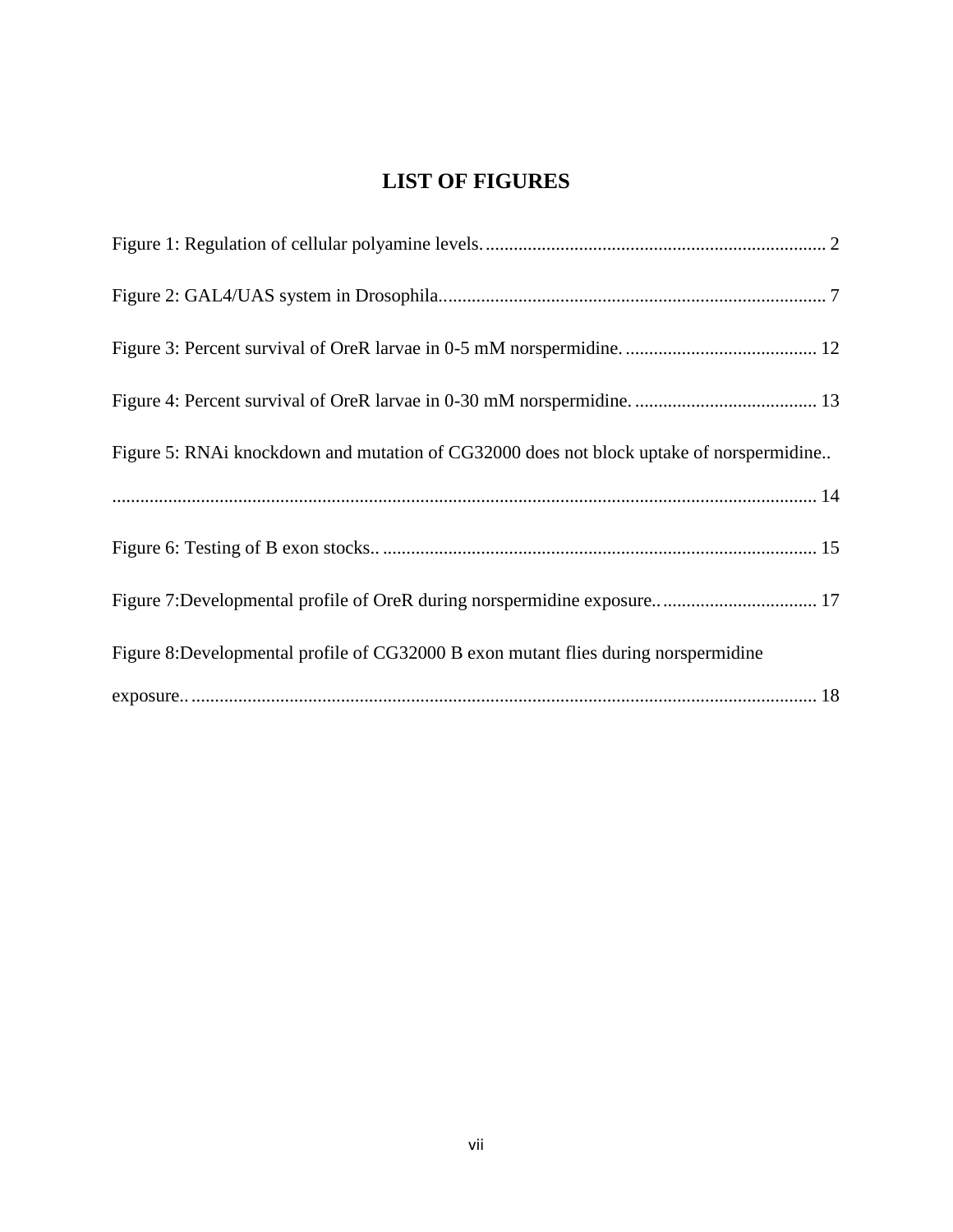#### **INTRODUCTION**

#### Physiological Roles of Polyamines:

<span id="page-8-1"></span><span id="page-8-0"></span>Polyamines are a class of crucial nutrients that are involved in many cell processes such as gene expression and cell growth and cell death (Childs, 2003). Common polyamines include putrescine, spermine, and spermidine. In mammals, spermine and spermidine are present in much higher levels than putrescine, from which they are synthesized (Pegg, 2009). At physiological pH, polyamines are polycationic and therefore able to interact with negatively charged regions of macromolecules such as DNA and RNA. Because of these interactions, polyamines have been implicated in the synthesis, stability, and transcription of DNA, as well as ion channel regulation and phosphorylation of proteins (Hochman, 1978; Tabib, 1994; Panagiotidis, 1995; Childs, 2003). On a broader level, studies suggest that polyamines play a role in longevity and stress response (Eisenberg, 2009; Rhee, 2007; Minois, 2011). Polyamines are present in all cells and levels of polyamines are carefully regulated, indicating their universal importance (Russell, 1983). Regulation of polyamine levels is accomplished through synthesis, transport, and catabolism.

#### Regulation of Polyamine Levels:

<span id="page-8-2"></span>The polyamine synthesis pathway begins with arginine and methionine (Figure 1). Arginase converts arginine to ornithine, which is then converted to putrescine by ornithine decarboxylase (ODC) (Hochman, 1978; Tabib, 1994; Panagiotidis, 1995; Childs, 2003). Methionine is converted to S-adenosyl-L-methionine, decarboxylated, and then added to putrescine to produce spermidine or to spermidine to produce spermine. The pathway can also be reversed to produce putrescine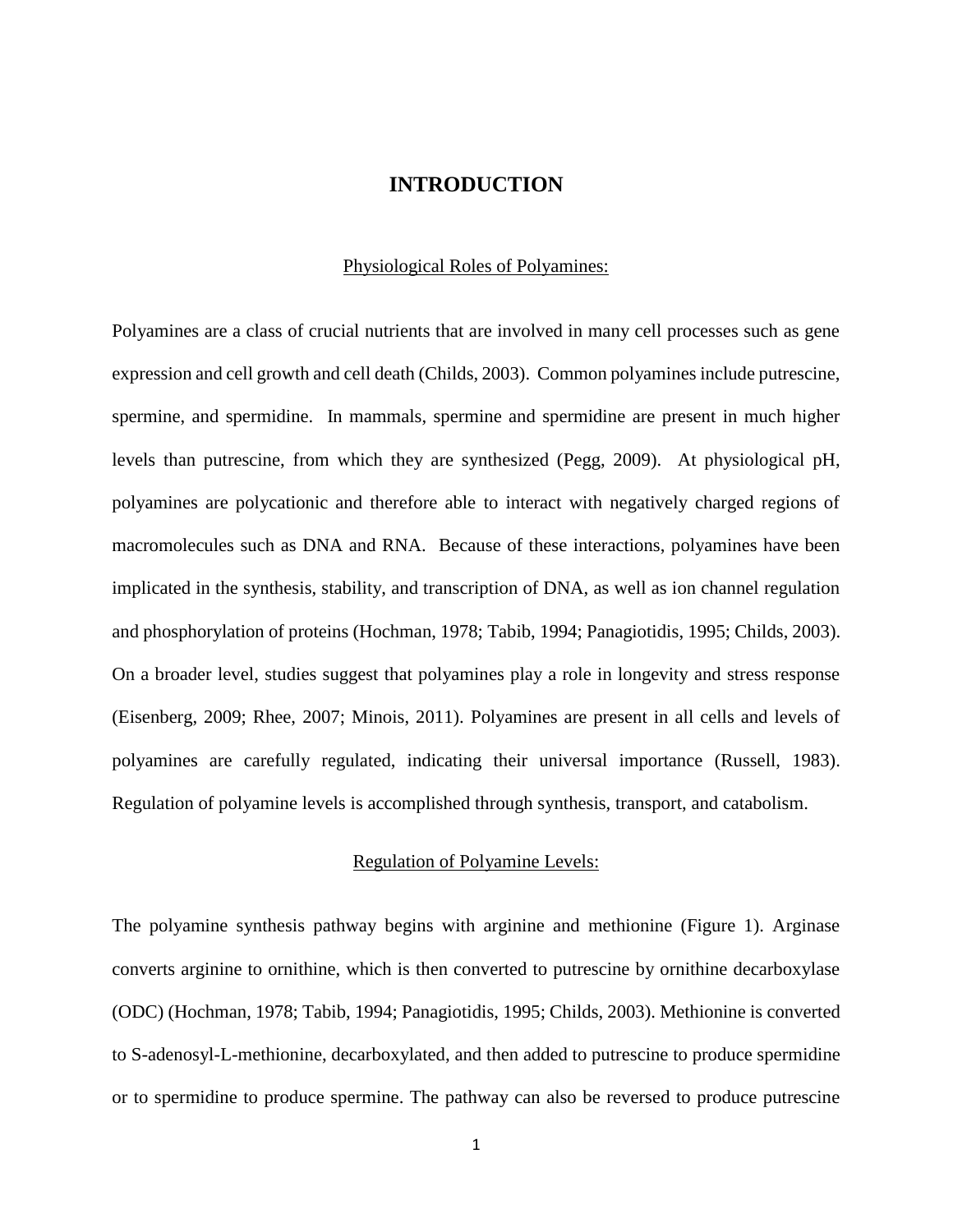from spermine or spermidine. The conversion of ornithine to putrescine by ODC is a crucial step in this pathway. Transcription of the ODC gene is tightly regulated and the ODC protein is posttranslationally regulated. The ODC antizyme inhibits ODC and facilitates its degradation (Minois, 2011). These mechanisms ensure that cells maintain proper levels of polyamines.



<span id="page-9-0"></span>*Figure 1: Regulation of cellular polyamine levels. Cells maintain the necessary levels of polyamines through synthesis from arginine and S-adenosylmethionine and through polyamine transport. (Soda, 2011).*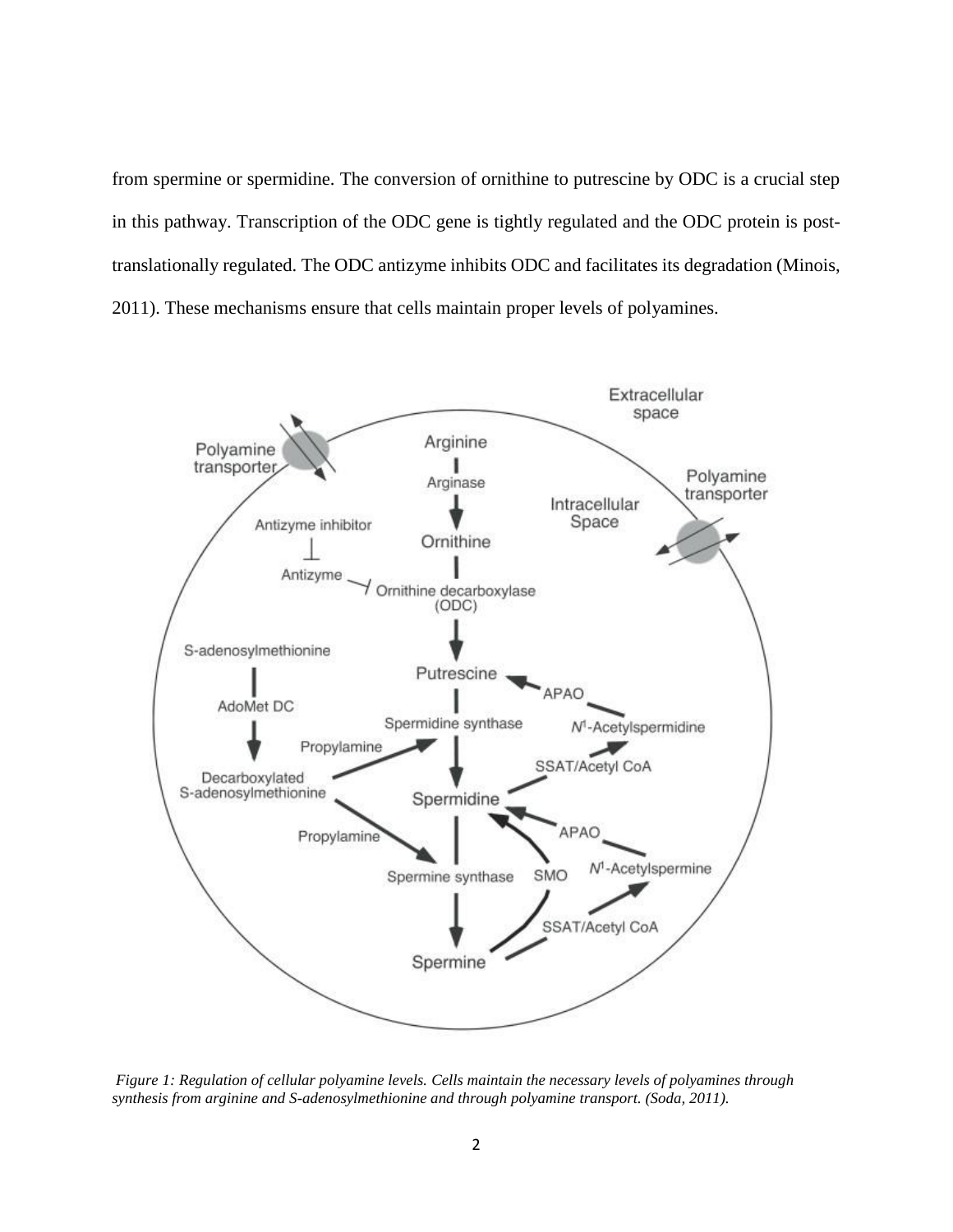#### Polyamines and Disease:

<span id="page-10-0"></span>Polyamine metabolism is important in several human pathologies. Leishmaniasis is a neglected tropical disease caused by the *Leishmania* parasite, and an estimated 2 million cases occur annually, often resulting in lasting disability (Desjeux, 2001). Levels of putrescine, spermidine, and spermine fluctuate during the cell cycle of the *Leishmania* parasite and peak during logarithmic growth, indicating the importance of polyamines in their development (Bachrach, 1979). The malarial parasite also depends on high levels of polyamine biosynthesis for development and synthesis of proteins and amino acids, because its human erythrocyte host cells lack the enzymes needed to synthesize polyamines (Assaraf, 1984). The protozoan *T. cruzi* is the causative agent for Chagas' disease, a neglected tropical disease that affects 8 million people worldwide and for which few effective drug treatments are available (Bern, 2011). Unlike other protozoans, *T. cruzi* depends solely on polyamine transport to obtain polyamines and will die if its supply is lost, making the polyamine transport system in *T. cruzi* a promising target for new drugs (Reigada, 2017). Multi-drug resistant Mycobacterium tuberculosis is yet another emerging world health concern, and a 2013 study suggests that polyamines may be a contributing factor (Sarathy, 2013). Beyond pathogenic diseases, polyamines have been linked to inflammatory diseases, liver disease, stroke, Alzheimer and Huntington's disease (Hussain, 2017; Minois, 2011).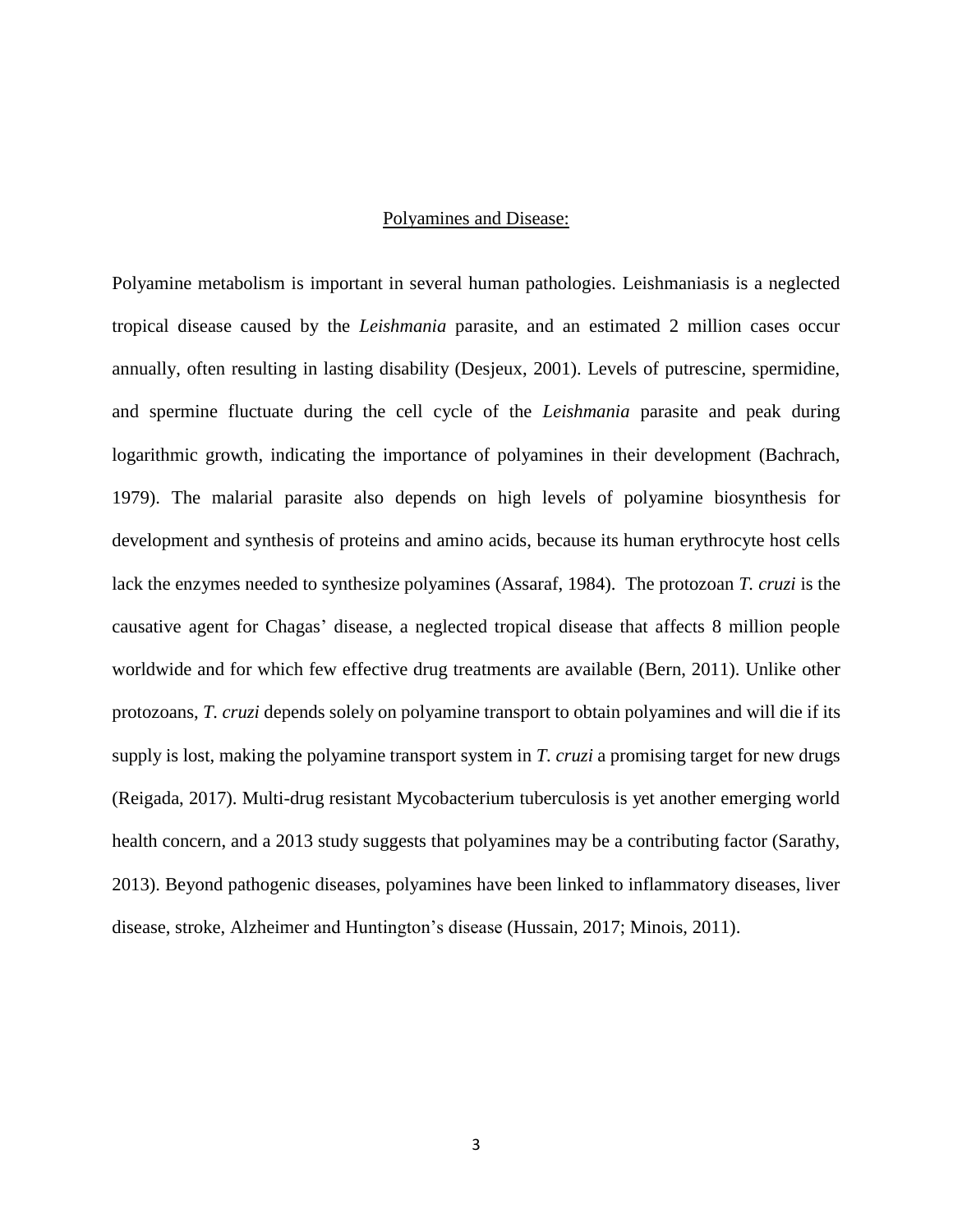#### Polyamines and Cancer:

<span id="page-11-0"></span>Polyamines play a significant role in cancer. Because of their high rate of growth, cancer cells require high levels of polyamines (Luk, 1987). This is reflected by increased levels of blood and urine polyamines in cancer patients. Blood and urine polyamine levels return to normal levels once the cancer has been completely eradicated (Loser, 1990; Chatel, 1987; Kubota, 1985; Uehara, 1980). It has further been noted that higher polyamine levels in the blood and urine correspond with more severe prognoses (Durie, 1977). An increased capacity to synthesize polyamines correlates with increased production of proteinases to degrade tissues around a tumor resulting in higher levels of extracellular polyamines. Immune cells in the high polyamine environment of the tumor show reduced anti-tumor function which may be related to high levels of polyamines (Soda, 2011). Thus, blocking the supply of polyamines to cancer cells presents a promising therapeutic strategy.

An existing polyamine synthesis-blocking, FDA-approved drug called difluoromethylornithine (DFMO) has shown promise in treating cancer, especially pancreatic cancer (Mohammed, 2014). This is noteworthy because pancreatic cancer was the third leading cause of cancer deaths in the United States in 2016 (Siegel, 2016). Pancreatic cancer is especially dangerous because physical symptoms – such as weight loss and fatigue – are not specific to the disease, which complicates diagnosis and delays treatment. When the cancer is finally diagnosed, few effective treatments are available.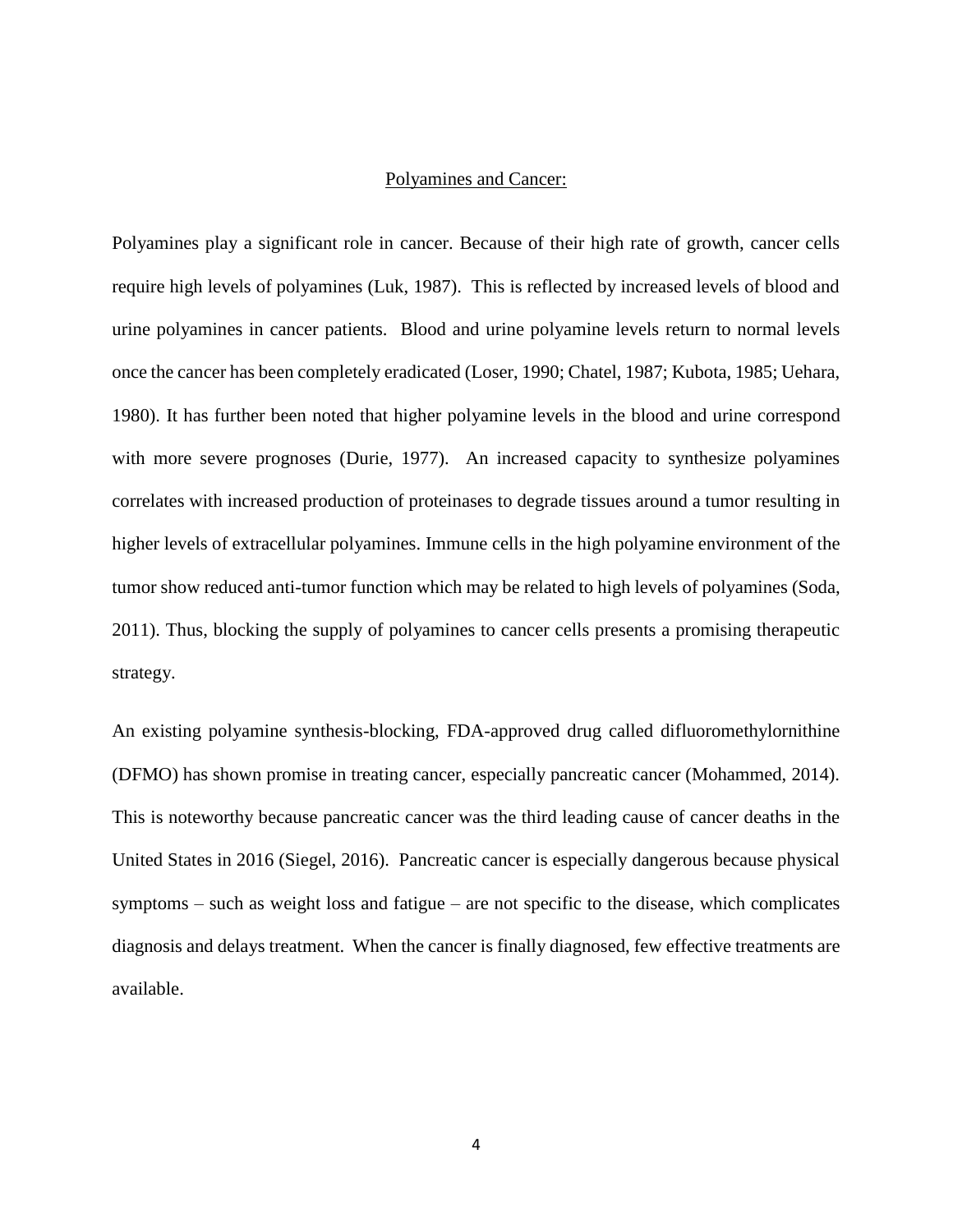#### Polyamine Transport:

<span id="page-12-0"></span>While DFMO is a promising treatment option, it is limited as a chemotherapeutic agent because malignant cells are also able to transport polyamines from their environment. The polyamine transport system (PTS) is understood in *E.coli* (Kashiwagi, 1995), yeast (Uemura, 2005), and some unicellular protozoans (Marie-Pierre, 2005; Machius, 2007). In these organisms, polyamine transport is controlled by a complex of proteins: for example, in E. coli the proteins potB and -C form a channel while potA and -D coordinate with them to control spermidine uptake (Kashiwagi, 1995). However, only a few scattered components of the polyamine transport system in multicellular animals have been identified (Belting, 2003; Uemura, 2008; Heinick, 2010; Hiasa, 2014), and the overall mechanism is not yet understood. Currently, there are three principle proposed models of polyamine transport, as discussed in a review by Poulin et al (Poulin, 2012): glypican-1-dependent endocytosis (Belting, 2003), caveolin-mediated endocytosis utilizing an unidentified receptor (Uemura, 2010), and entry via an energy-dependent channel or transporter followed by packaging into endosomes for storage (Soulet, 2004). The three models are not necessarily mutually exclusive, and polyamine transport may occur via combinations of these models. Therefore, elucidating the polyamine transport system in eukaryotes would facilitate the development of a transport inhibitor to be used in conjunction with DFMO.

As part of our effort to understand the PTS in *Drosophila*, our laboratory has identified a gene, CG32000, that is required for polyamine transport and which has a human orthologue, ATP13A3.  $CG32000$  encodes a type  $P5<sub>B</sub>$ -ATPase, a subfamily of proteins whose function was previously unknown. CG32000 encodes multiple proteins via alternative splicing and therefore may encode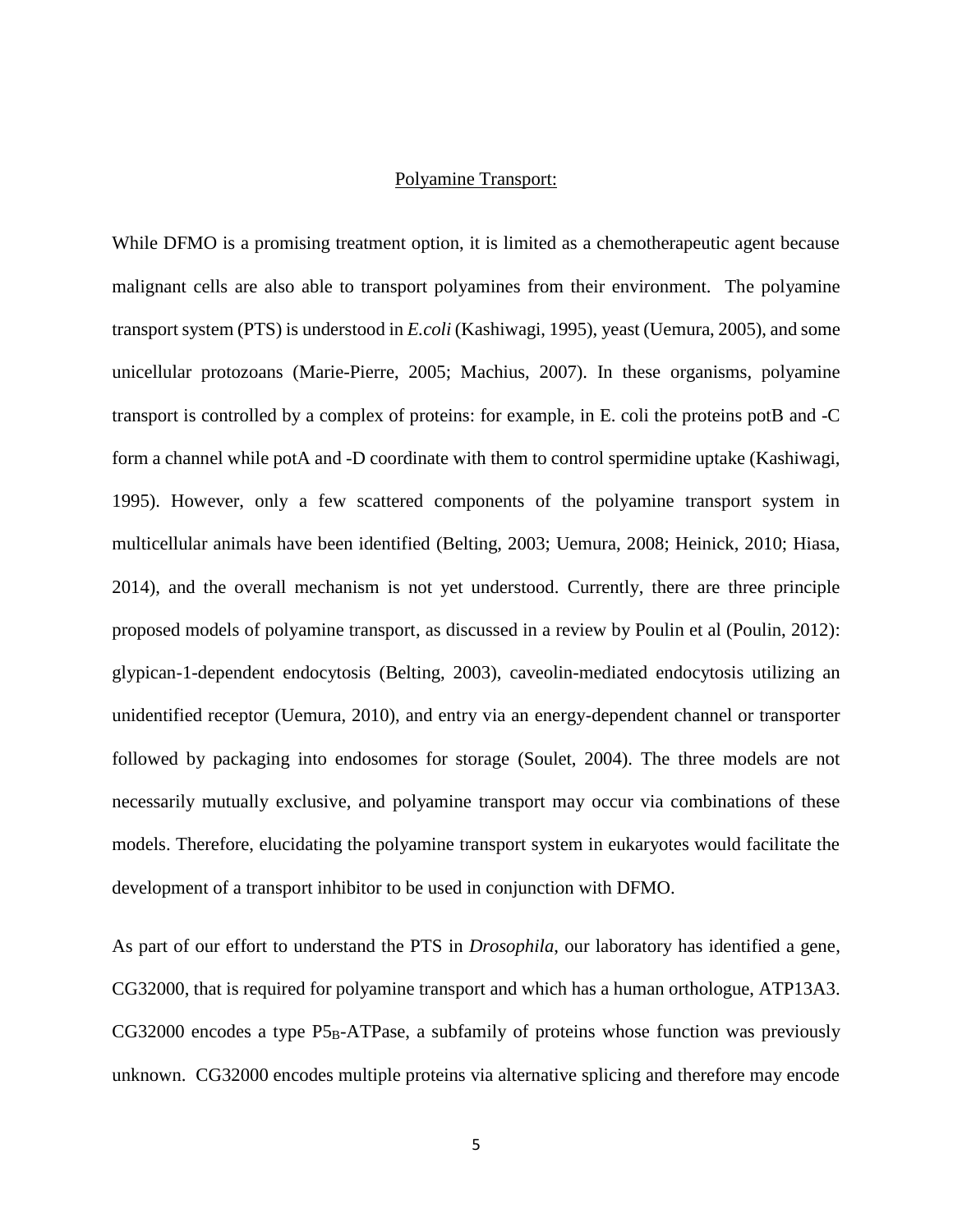a family of polyamine transporters. A closely related P5A-ATPase encoded by CG6320 was not found to play a role in transport, indicating a high level of specificity and providing a useful control. Based on the complexes observed in *E. coli* and yeast, polyamine transport in higher organisms is also likely to involve a complex of proteins and therefore it is important to identify additional genes required for polyamine transport. Additionally, as our laboratory continues to investigate the role of CG32000, identifying its partners will facilitate our understanding.

#### The DFMO Assay:

<span id="page-13-0"></span>Previous studies have indicated that the polyamine transport system in *Drosophila* is highly comparable to that of vertebrates, making *Drosophila* a good model for understanding the PTS (Tsen, 2008; Wang et al 2017). Our laboratory currently uses a DFMO based assay for screening candidate genes which involves knocking out the gene of interest in *Drosophila* using RNAi. To achieve this, fly strains are engineered so that one strain expresses the GAL4 transcription factor, a protein found originally in yeast, linked to a ubiquitously expressed promoter such as that for actin (Figure 2). This strain is crossed with another strain that contains an upstream activating sequence (UAS) that binds GAL4 upstream of a sequence that will produce double stranded RNA (dsRNA) complimentary to the gene of interest. When the GAL4 and the UAS sequences are present in the same animal, Gal4 activates transcription of the dsRNA, which is processed by Dicer and used to degrade RNA transcribed from the gene of interest. In this way, the functions of genes that may be otherwise lethal can be tested without maintaining a stock of mutant animals (Duffy, 2002). Once flies with the desired gene knockout have been bred, the offspring larvae are grown in the presence of DFMO and polyamines. DFMO disables their ability to synthesize polyamines,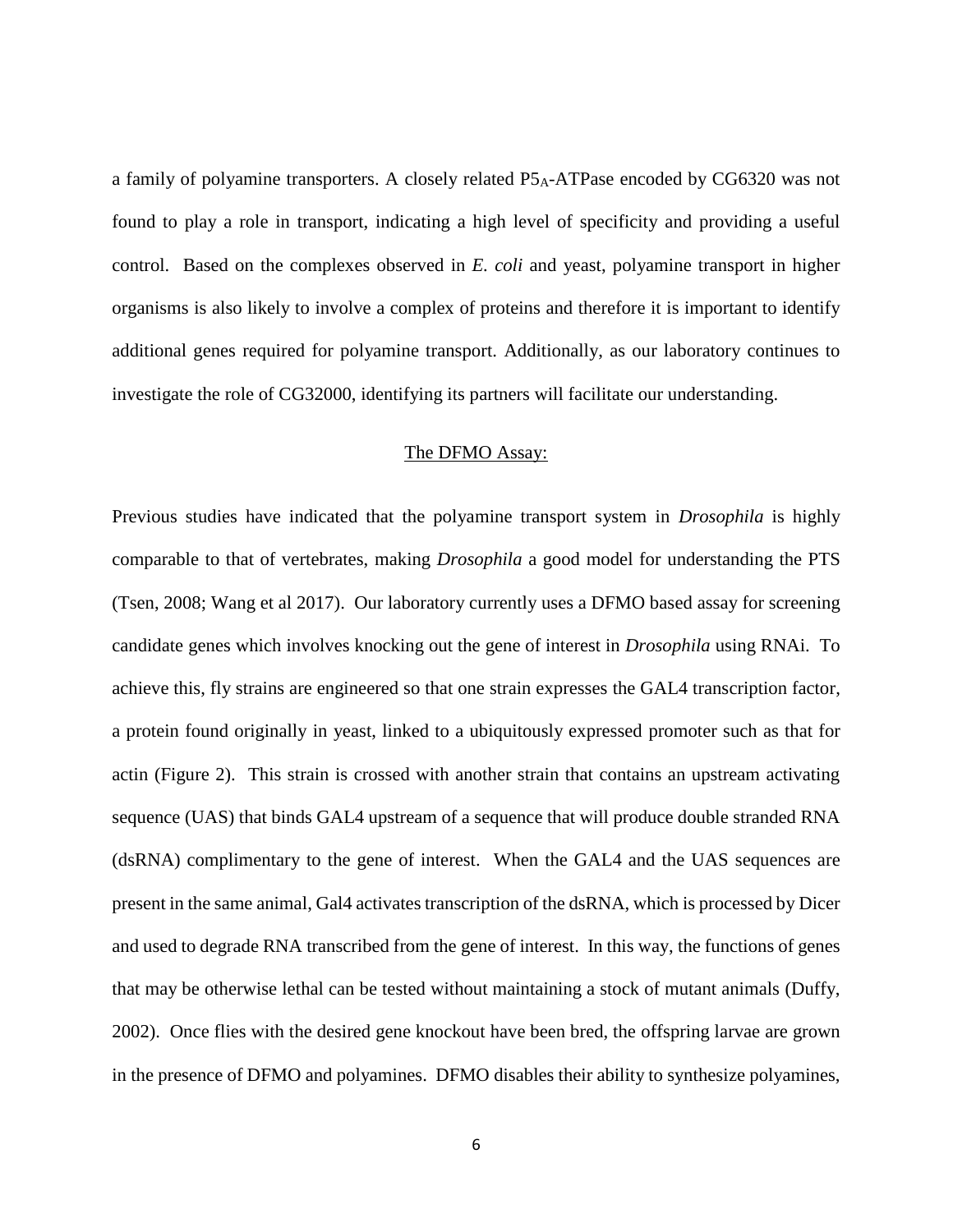forcing them to transport to survive. Because polyamines are added to the fly media, animals with a functional transport system can transport polyamines and survive in the presence of DFMO. If a crucial transport gene has been knocked out, the animals will be unable to transport and will die.



<span id="page-14-0"></span>*Figure 2: GAL4/UAS system in Drosophila*. *Flies expressing the GAL4 transcription factor are crossed with flies expressing an Upstream Activating Sequence (UAS) that binds GAL4 to allow transcription of the desired gene or dsRNA for RNAi. (Caldwell, 2013).*

While the DFMO assay is useful, it has several limitations. Genes must be tested individually, and several treatment conditions must be set up for each gene because of the various controls used. Because the majority of the larvae will survive and must be counted at least daily over the course of 2-3 weeks, tracking the results of the assay is similarly labor-intensive.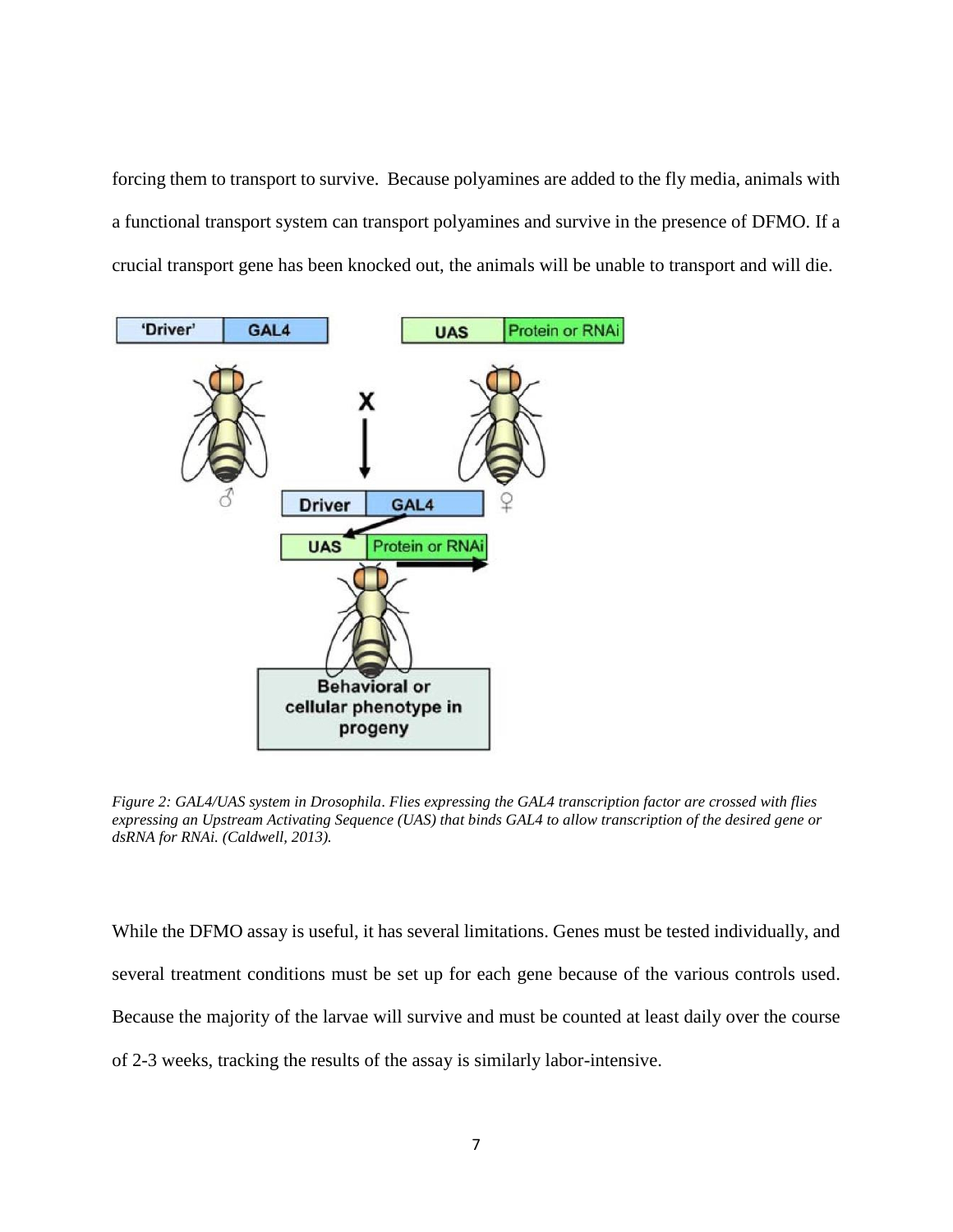#### An Alternative Approach:

<span id="page-15-0"></span>Norspermidine, a toxic polyamine, presented a promising alternative screening method. Norspermidine is an analog of spermidine, differing by only one carbon atom. In *C. elegans*, it was used in an assay to find the polyamine transport gene CATP-5, an ortholog of *Drosophila* CG32000 (Heinick, 2010). In an assay similar to the DFMO assay described above, nematodes were exposed to norspermidine, and worms with a functional transport system did not survive. Mutants with a nonfunctional transport system, however, were able to survive when grown in the presence of lethal levels of norspermidine. The work demonstrated that CATP-5 was necessary for norspermidine uptake. As this discovery led to the identification of CG32000 as a polyamine transport system component in *Drosophila*, a norspermidine assay appeared to be a promising approach to identifying additional components. If a norspermidine assay could be replicated in *Drosophila*, it would only require two treatment conditions to test a gene (the lethal concentration of norspermidine and the control), and vials could be rapidly checked for survivors that would indicate a positive result. Additionally, multiple fly strains with different gene knockdowns could be tested in the same vials and either eliminated together or tested individually if survivors were observed. All other advantages aside, a norspermidine assay could simply provide a second line of evidence to confirm results from the DFMO assay.

In this study, I investigated the effect of norspermidine on *Drosophila* lines with functional and nonfunctional transport systems and determined the feasibility of developing a norspermidine assay in *Drosophila* to screen for genes associated with the polyamine transport system.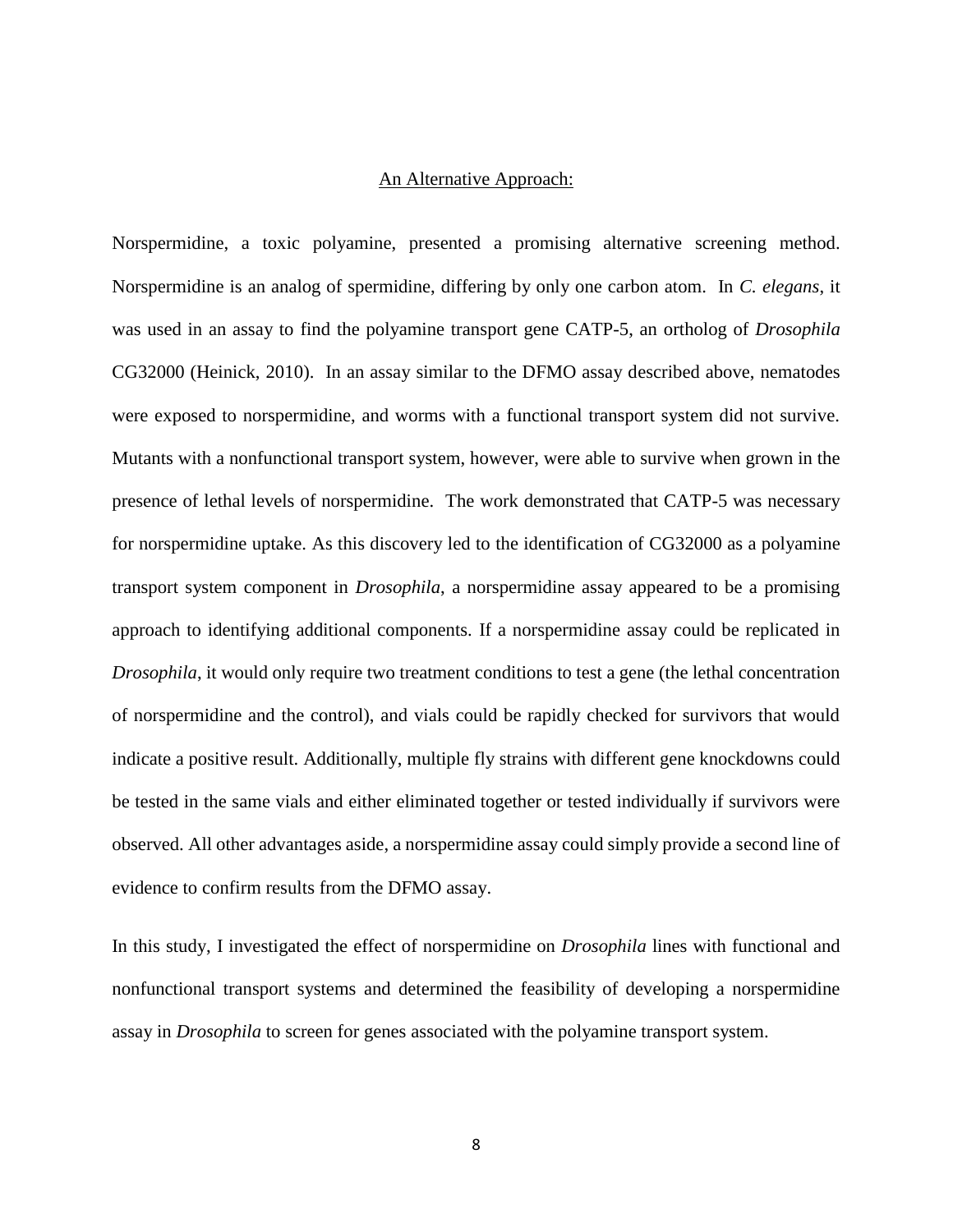#### **METHODS**

#### Determining the lethal dose of norspermidine for *Drosophila*:

<span id="page-16-1"></span><span id="page-16-0"></span>To investigate whether disrupting CG32000 conferred norspermidine resistance, the lethal concentration of norspermidine for wild-type OreR flies was first identified to provide a point of comparison.

200 female OreR flies and 50 males were allowed to breed and lay their eggs on an agar plate containing grape juice, which provided an ideal environment for larval growth and subsequent collection. The following protocol was used to produce these grape plates: 376 mL ddH2O and 126 mL grape juice were added to a 2 L flask along with a magnetic stir rod. The mixture was stirred until homogenous and 15 g agar and 6 g sucrose were then added. The flask was covered with aluminum foil and heated at 450 degrees C until boiling occurred, after which it was removed from the hot plate for 5 minutes. The flask was then placed again on the hot plate and stirred until the contents reached 60 degrees C. 10 mL of 100% ethanol and 5 mL glacial acetic acid were added, and the flask was stirred for an additional 3 minutes. The mixture was poured into Petri dishes and left overnight to set before being stored at 4 degrees C until used.

A small amount of yeast paste (made from instant yeast and water) was applied to each grape plate to provide food for the adult flies. Grape plates were replaced regularly to ensure that sufficient numbers of eggs would be obtained and cleared of larvae and yeast paste 4 hours before collection so that larvae would emerge synchronously. Larvae were collected at the first instar stage and placed into vials containing jazz mix medium (a standard fly food containing yeast, agar, cornmeal,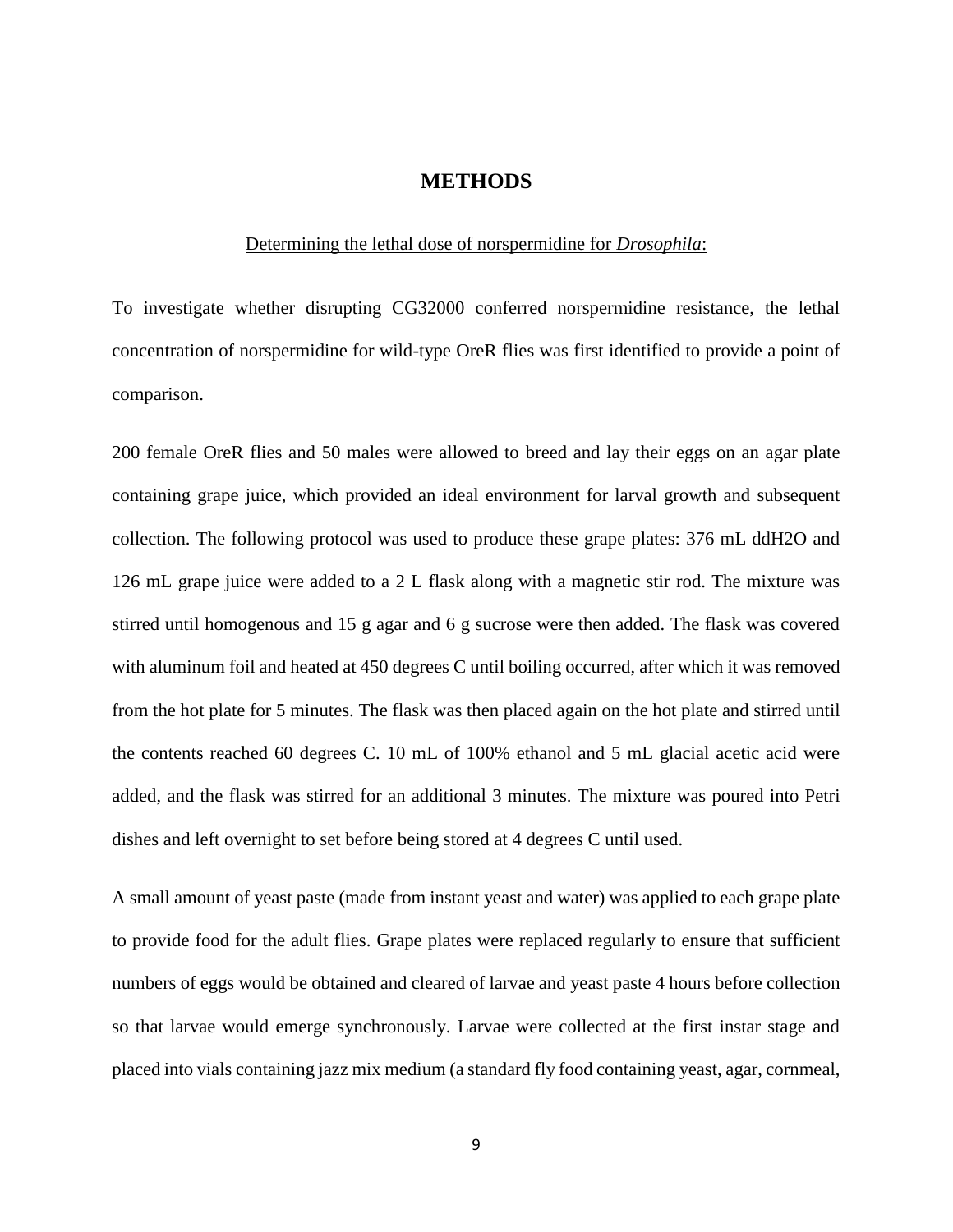and sugar) obtained from Fisher Scientific and varying concentrations of norspermidine, with 50 larvae per vial.

Vials were prepared as follows:

226.8 g jazz mix  $\frac{226.6 \text{ g}}{1050 \text{ mL total food}} \times (\text{# of } trials) \times 6.0 \text{ mL food per vial} = \text{amount of } jazz \text{ mix needed}$ 

 $1200$   $mL$   $H2O$  $\frac{1200 \text{ mL } H20}{1050 \text{ mL } total food} \times (\text{# of } trials) \times 5.4 \text{ mL food per vial = amount of water needed}$ 

Jazz mix and water were combined in a 500 mL Erlenmeyer flask along with a magnetic stir rod, covered with aluminum foil, and heated at 415 degrees C until boiling. The temperature was then reduced to 225 degrees C for 10 minutes before being pipetted into vials, with 5.4 mL per vial. Vials were then placed in a 55-degree C water bath for 10 minutes. 98% norspermidine (obtained from Sigma-Aldrich and stored at 20 degrees C) was then added in the appropriate concentrations and each vial was mixed thoroughly. Vials were allowed to cool at room temperature for at least 30 minutes and any condensation was removed before larvae were added.

#### Strains used in norspermidine sensitivity experiments:

<span id="page-17-0"></span>OreR: This strain is considered to be wild-type.

CG6230: CG6230 encodes a highly similar protein to CG32000 that is not transport-related. RNAi, together with the Gal4 system, was used to produce a ubiquitous targeted gene knockdown.

CG32000 B exon: This strain has a 2 kilobase mobile element insertion in the B exon of CG32000. To verify that the insertion disrupted CG32000 activity and prevented polyamine transport, larvae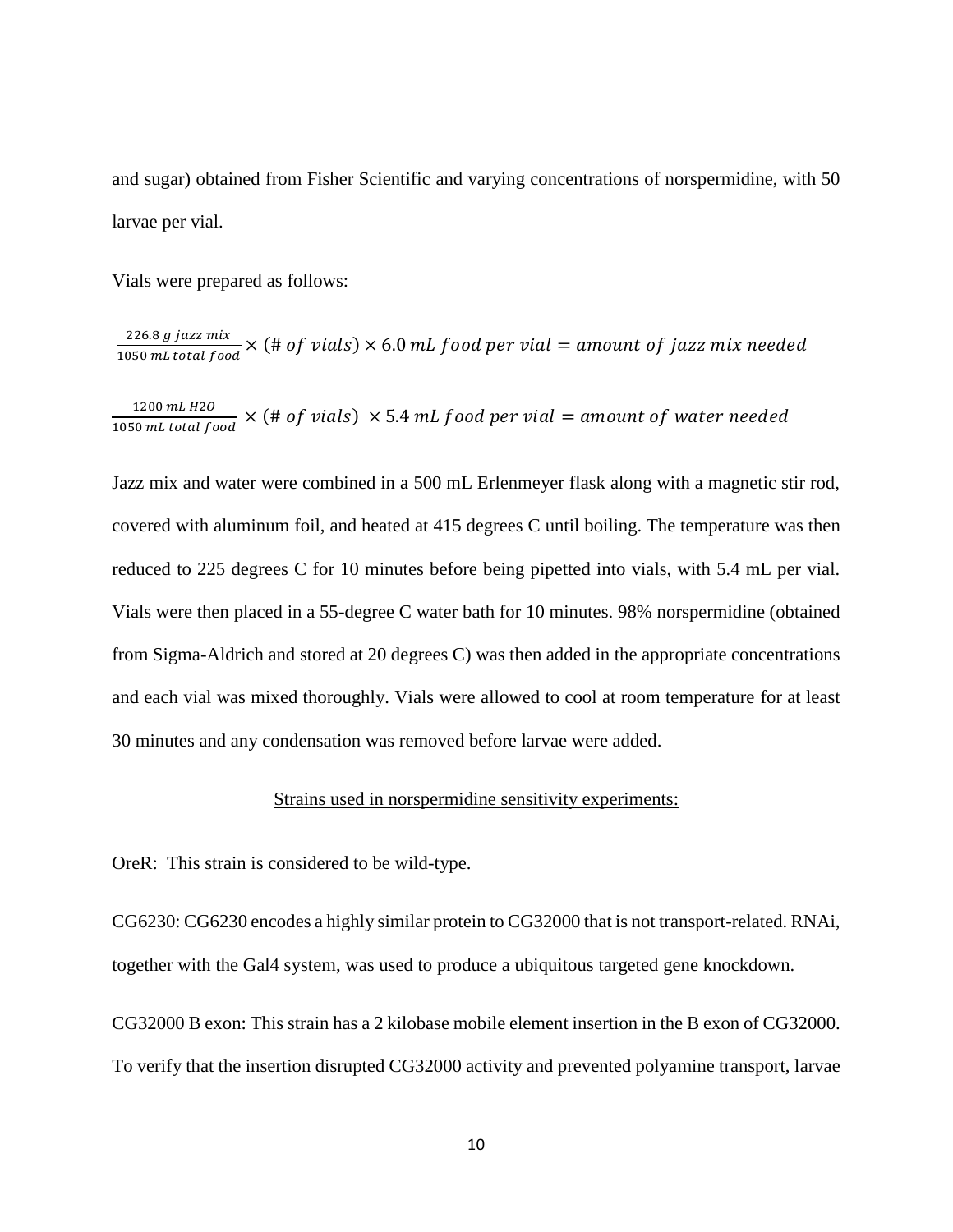were exposed to DFMO and polyamines in the following combinations and concentrations (Table

1):

|           | Treatment | Treatment      | Treatment        | Treatment      | Treatment        | Treatment                 |
|-----------|-----------|----------------|------------------|----------------|------------------|---------------------------|
|           | 1         | $\overline{2}$ | 3                | $\overline{4}$ | 5                | 6                         |
| Contents: | ddH2O     | 5 Mm           | $0.4 \text{ mM}$ | $0.4$ mM       | $0.2 \text{ mM}$ | $0.2 \text{ }\mathrm{mM}$ |
|           |           | <b>DFMO</b>    | Putrescine       | Putrescine     | Spermidine       | Spermidine                |
|           |           |                |                  | $5 \text{ mM}$ |                  | $5 \text{ mM}$            |
|           |           |                |                  | <b>DFMO</b>    |                  | <b>DFMO</b>               |

<span id="page-18-1"></span>*Table 1: Drug concentrations for DFMO assay.*

CG32000 RNAi: A strain expressing RNAi against CG32000 was also tested. The experimental design was the same as for the CG32000 B exon.

### Determination of Developmental Profiles:

<span id="page-18-0"></span>OreR larvae were exposed to 0, 5, 10, 15, 20, 25, and 30 mM norspermidine and adult flies were counted daily to determine the wild-type developmental profile under each condition. B exon larvae were then exposed to the same concentration and their developmental profile was similarly observed.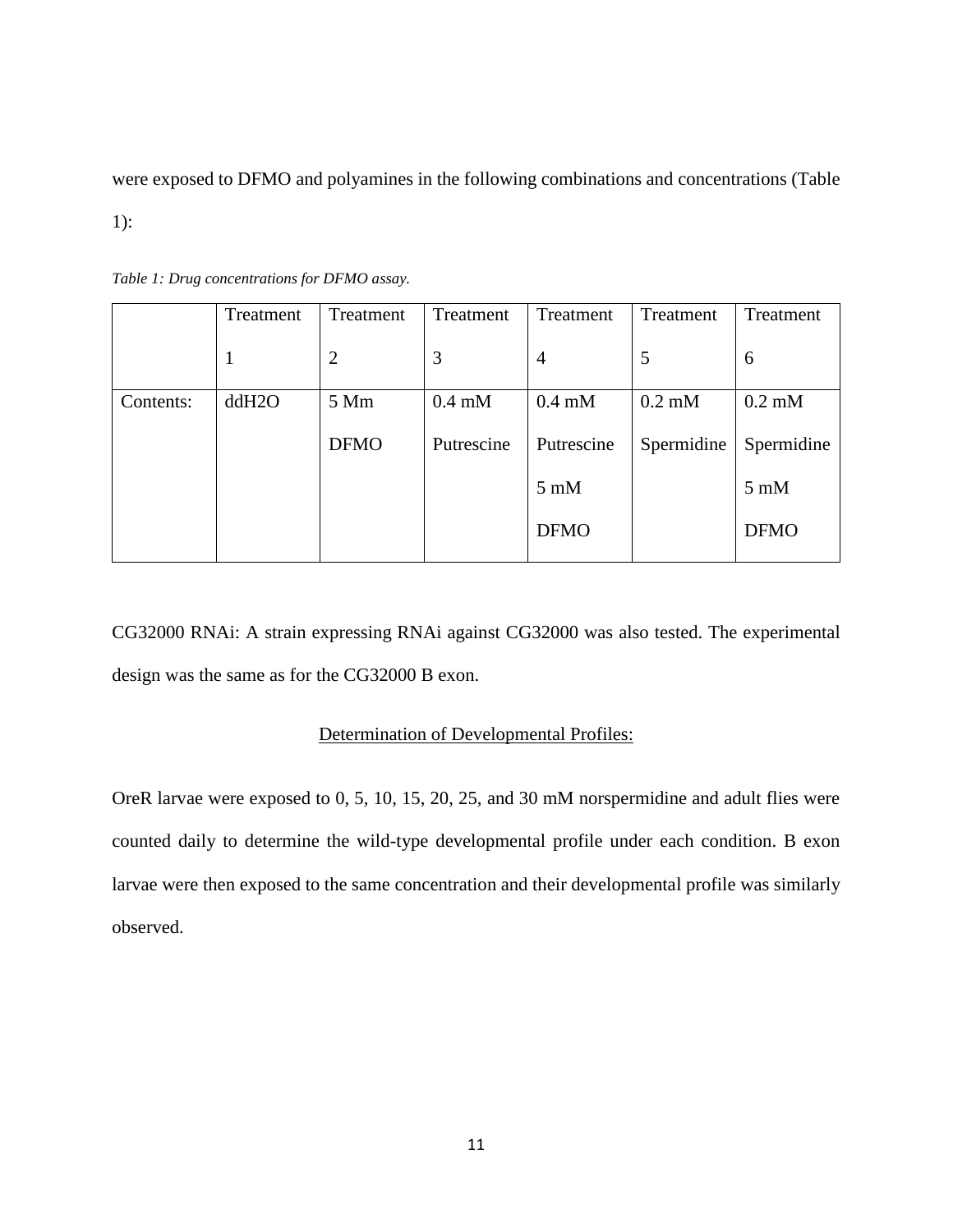## **RESULTS**

#### <span id="page-19-0"></span>Determination of a Lethal Concentration of Norspermidine to *Drosophila:*

<span id="page-19-1"></span>In *C. elegans* the lethal concentration of norspermidine is 3 mM (Heinick, 2010). I therefore grew wild-type *Drosophila* OreR strain larvae in media containing 0, 1, 2, 3, 4, and 5 mM norspermidine. Survival rates at these concentrations of norspermidine are shown in Figure 3. Surprisingly, statistical analysis (1-way ANOVA) revealed no differences in larval survival within this range of concentrations with 100 percent viability observed in each case.



<span id="page-19-2"></span>*Figure 3:Percent survival of OreR larvae in 0-5 mM norspermidine. Each concentration was tested in triplicate. Error bars reflect standard error. Data were normalized with the 0 mM control set as 100%.* 

Based on these results I tested norspermidine at higher concentrations up to 30mM (Figure 4). Statistical analysis (1-way ANOVA) revealed significantly reduced viability compared to the 0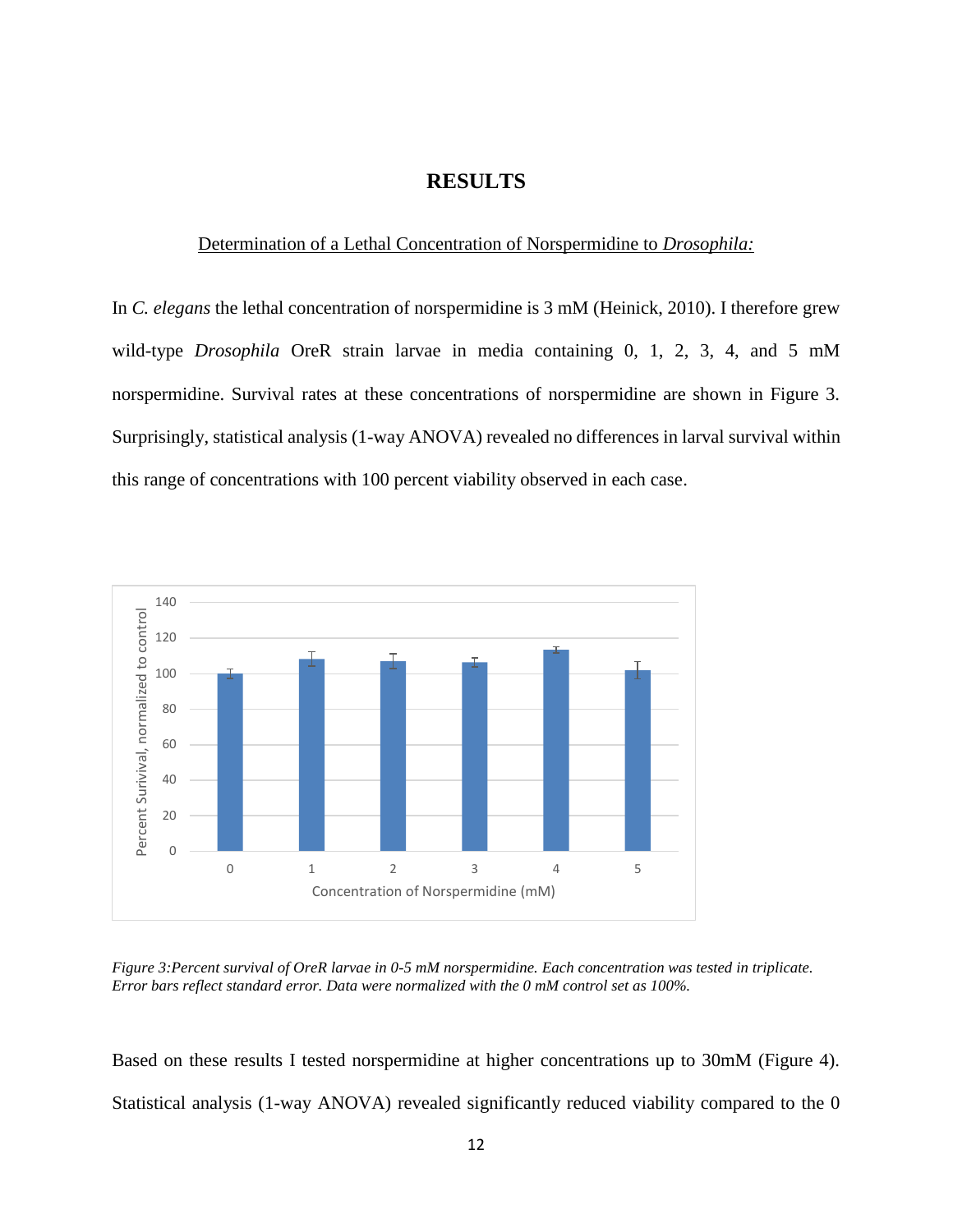mM control at concentrations around 10 mM and higher. Complete lethality was observed at 30 mM.



<span id="page-20-1"></span>*Figure 4:Percent survival of OreR larvae in 0-30 mM norspermidine. All concentrations were tested in triplicate. Error bars reflect standard* error*. Data were normalized with the 0 mM control set as 100%. P<0.001 for all concentrations above 5 mM.*

# <span id="page-20-0"></span>Knockdown of the Polyamine Transport Gene CG32000 Does Not Prevent Uptake of Norspermidine.

Having established a lethal concentration of norspermidine I next asked if norspermidine utilizes the PTS to gain entry into cells. To test this hypothesis, I asked if norspermidine uptake was inhibited by RNAi knockdown or mutation of CG32000. Our laboratory has shown that RNAi against CG32000 blocks polyamine transport (Barnett and von Kalm; unpublished). The CG32000 mutation tested is a mobile element (Piggy Bac) insertion in the 5'UTR of the B exon, and in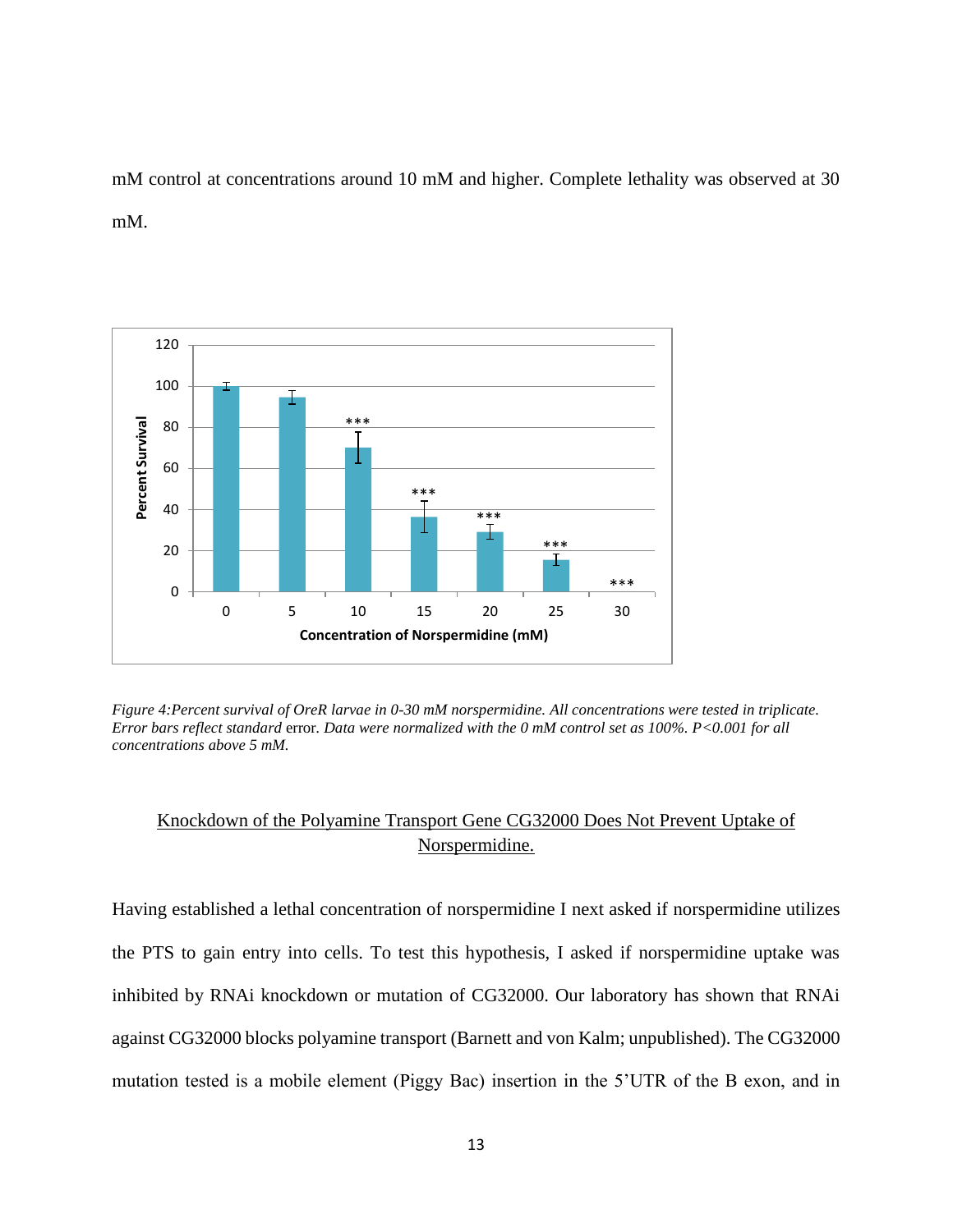homozygous condition this mutation also blocks polyamine transport. As controls I also tested strain OreR and RNAi against CG6230 which encodes a related P type-5A ATPase which is not required for transport (Barnett and von Kalm; unpublished). Results from these experiments are shown in figure 5. A 1-way ANOVA revealed no statistically significant differences between the genotypes tested. No survivors were observed in OreR, CG6230 and CG32000 B exon mutants grown in 30 mM norspermidine. A few animals (5/200) survived after RNAi knockdown of CG32000. These data suggest that norspermidine uses an alternative transport system from CG32000 to gain entry to cells.



<span id="page-21-0"></span>*Figure 5:RNAi knockdown and mutation of CG32000 does not block uptake of norspermidine. Percent survival of OreR, CG6230 RNAi, CG32000 B exon mutants, and CG32000 RNAi larvae in 0 and 30 mM norspermidine. All experiments were performed in triplicate and error bars reflect standard error. Data was normalized with the 0 mM OreR control set as 100%.* 

To ensure that the B exon and RNAi CG32000 strains were genetically intact I asked if these strains were unable to transport polyamines in the presence of a lethal concentration of DFMO.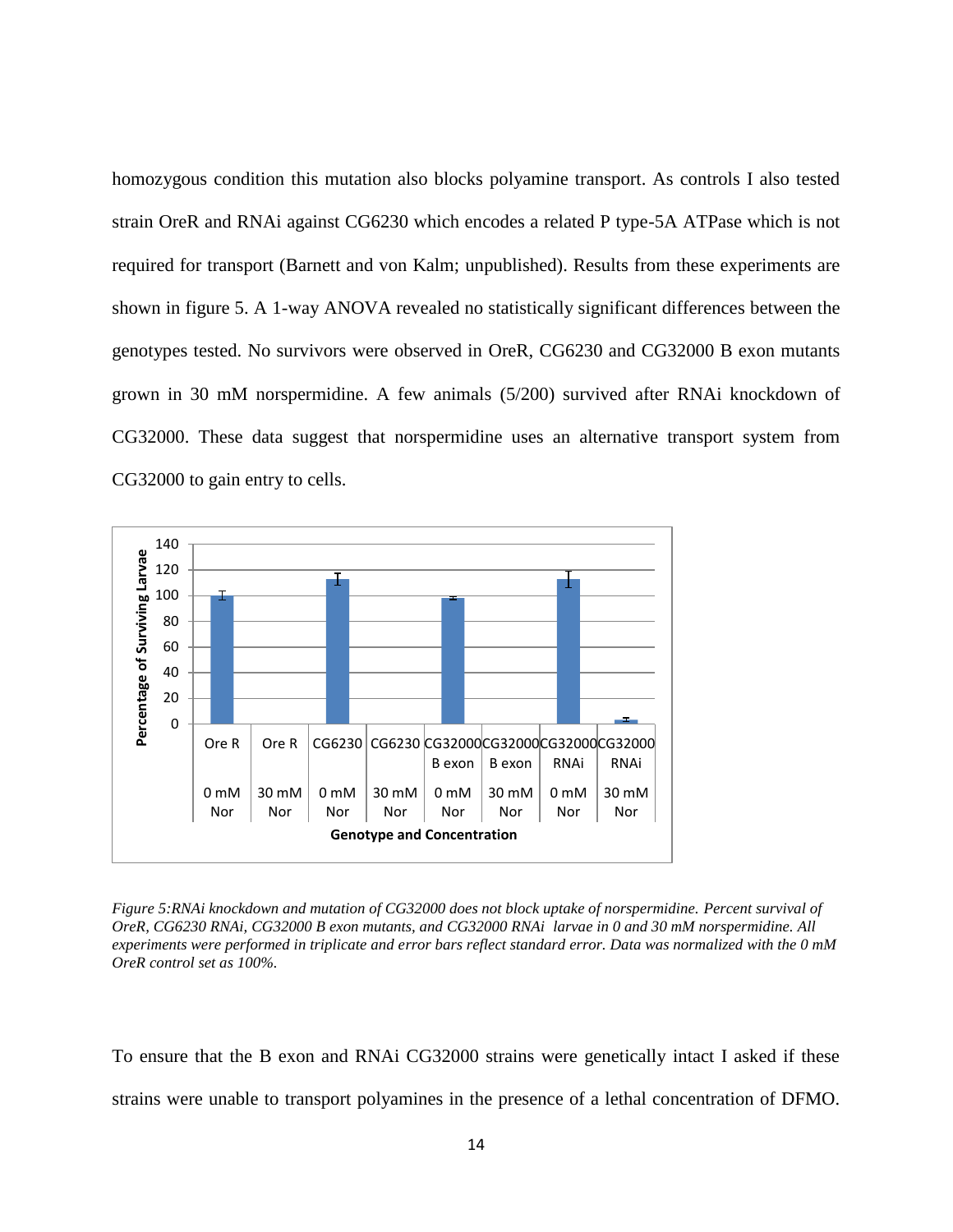DFMO blocks polyamine synthesis and forces larvae to rely on transport of exogenous polyamines to survive. If the larvae have a functional transport system, the presence of polyamines (putrescine and spermidine) will provide rescue. Otherwise, larvae will not survive. Data for the B exon mutant are shown in figure 6 (see Methods for experimental details). Lethality caused by 5 mM DFMO could not be rescued by exogenous putrescine or spermidine indicating that the PTS was nonfunctional in these animals. Similar results were observed for RNAi against CG32000 (data not shown).



<span id="page-22-0"></span>*Figure 6:Testing of B exon stocks. Exogeneous polyamines fail to rescue B exon CG32000 larvae grown in a lethal concentration of DFMO. A 1-way ANOVA revealed that changes in survival between the control and polyamine + DFMO conditions is statistically significant (P<0.001). All experiments were performed in triplicate and error bars reflect standard error. Data were normalized with the 0 mM OreR control set as 100%.*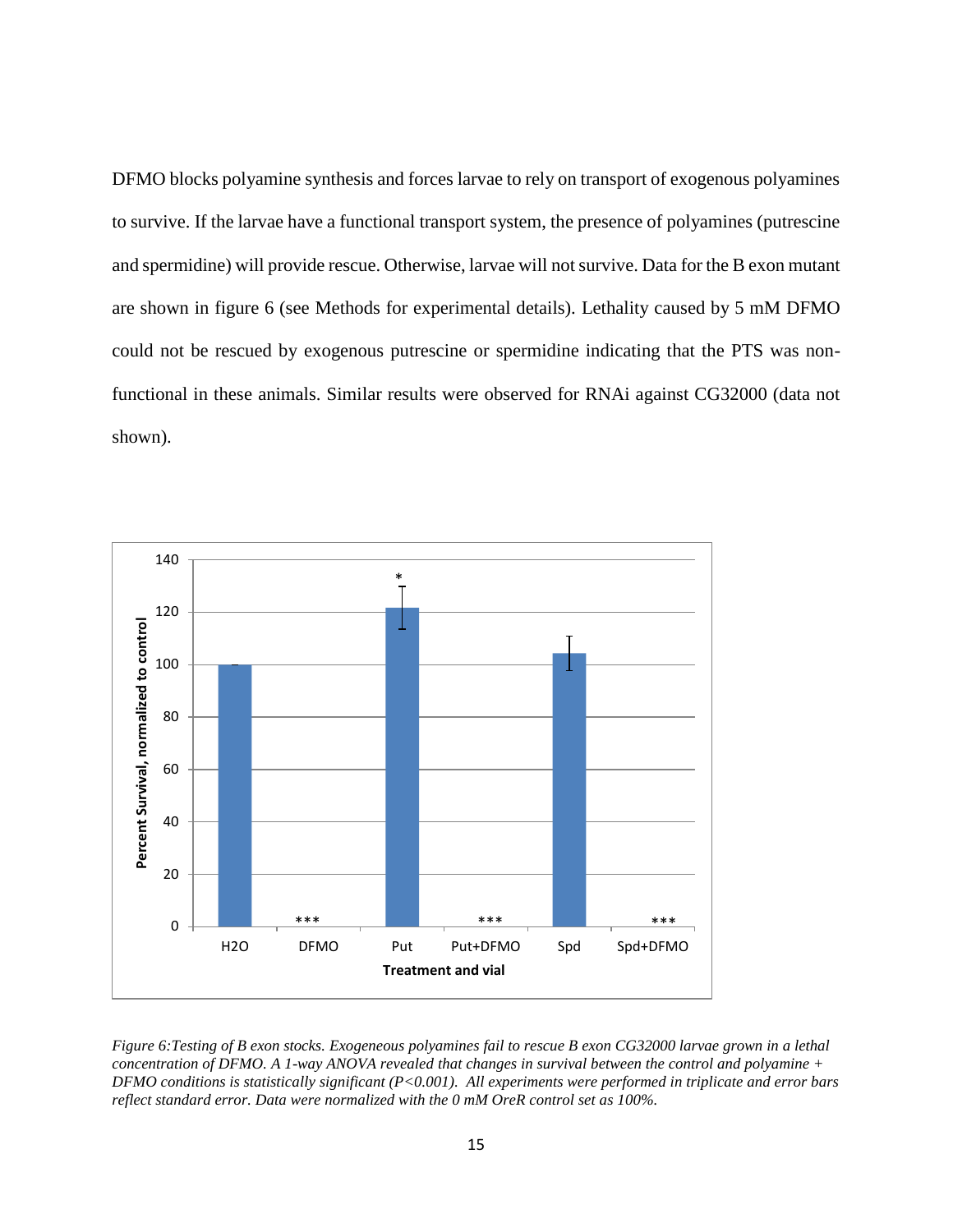#### <span id="page-23-0"></span>Developmental Profiles of OreR and B exon CG32000 mutants in the presence of norspermidine.

The surprising finding that norspermidine did not utilize the PTS involving CG32000 led me to ask if animals exhibited abnormal developmental profiles. If animals grown on norspermidine were severely developmentally delayed, then the absence of survivors for B exon and RNAi CG32000 in Figure 5 might reflect this rather than the use of an alternative transport system by norspermidine. Developmental data for OreR and the B exon mutant are shown in Figures 7 and 8 respectively.

For OreR, animals grown on all concentrations of norspermidine except 30 mM, which was lethal, began to emerge within 2 days of control 0 mM norspermidine animals. In addition, peak eclosion numbers (the point at which no more flies emerged) occurred at approximately the same time for all concentrations of norspermidine tested. For B exon mutants concentrations above 20 mM were lethal, however initial eclosion and peak eclosion times were similar for all concentrations tested. Thus, severe developmental delay does not seem to be a viable alternative explanation for my observations.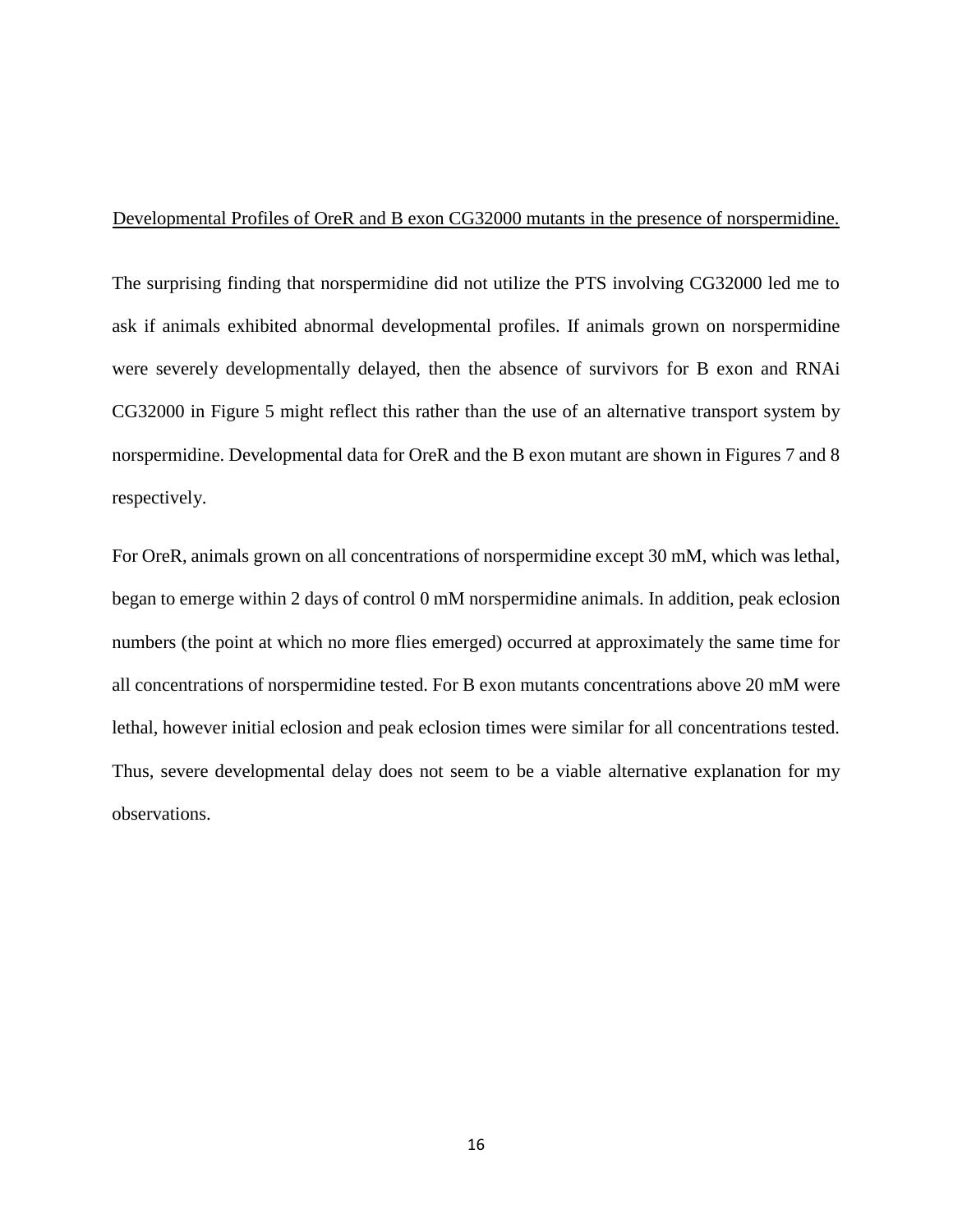

<span id="page-24-0"></span>*Figure 7:Developmental profile of OreR during norspermidine exposure. Cumulative average percent of adult OreR flies observed after each day for a range of norspermidine concentrations. The first day that adult flies were observed in the control is counted as Day 1.*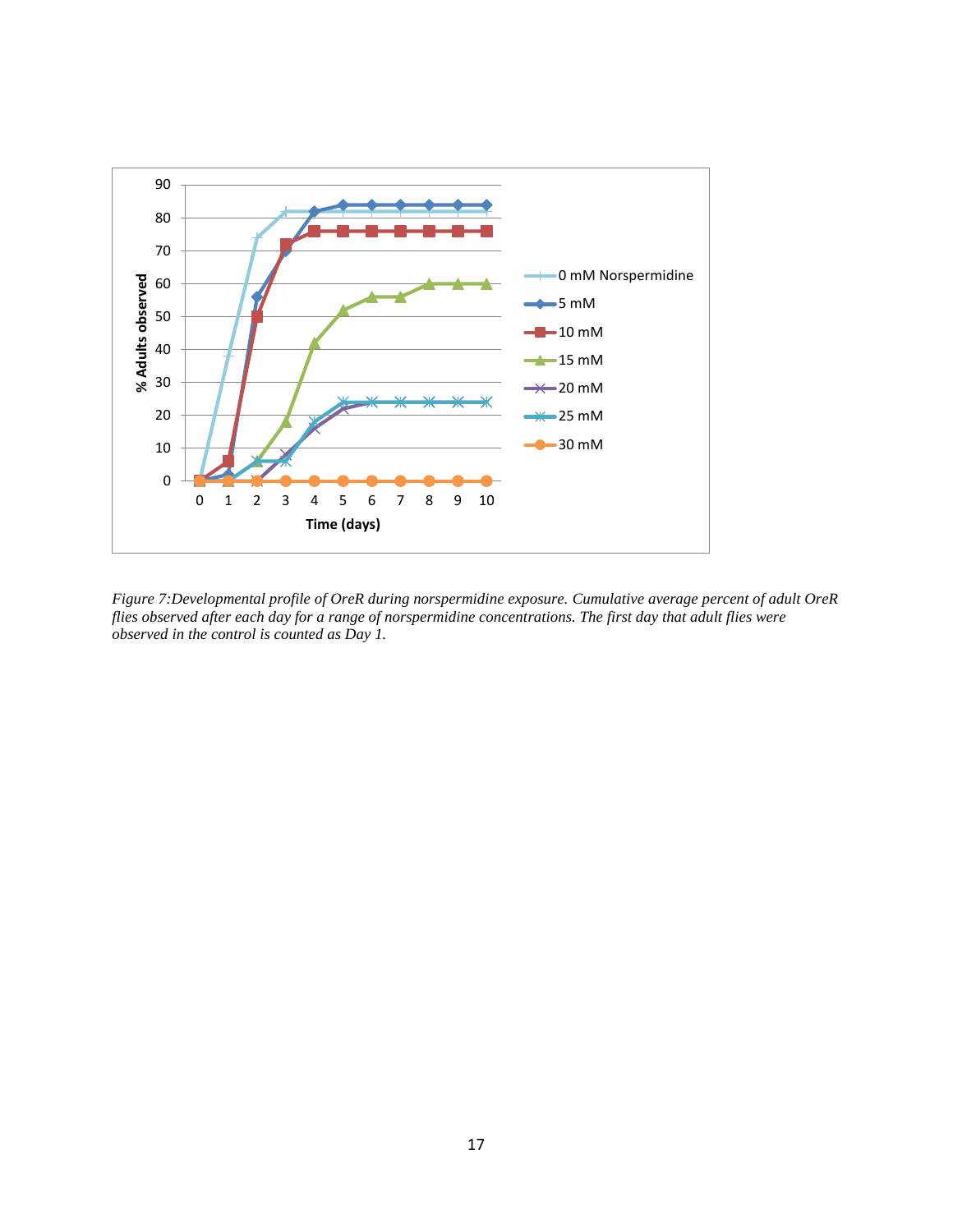

<span id="page-25-0"></span>*Figure 8:Developmental profile of CG32000 B exon mutant flies during norspermidine exposure. Cumulative average percent of adult CG32000 B exon mutant flies observed after each day for a range of norspermidine concentrations. The first day that adult flies were observed* in the control *is counted as Day 1.*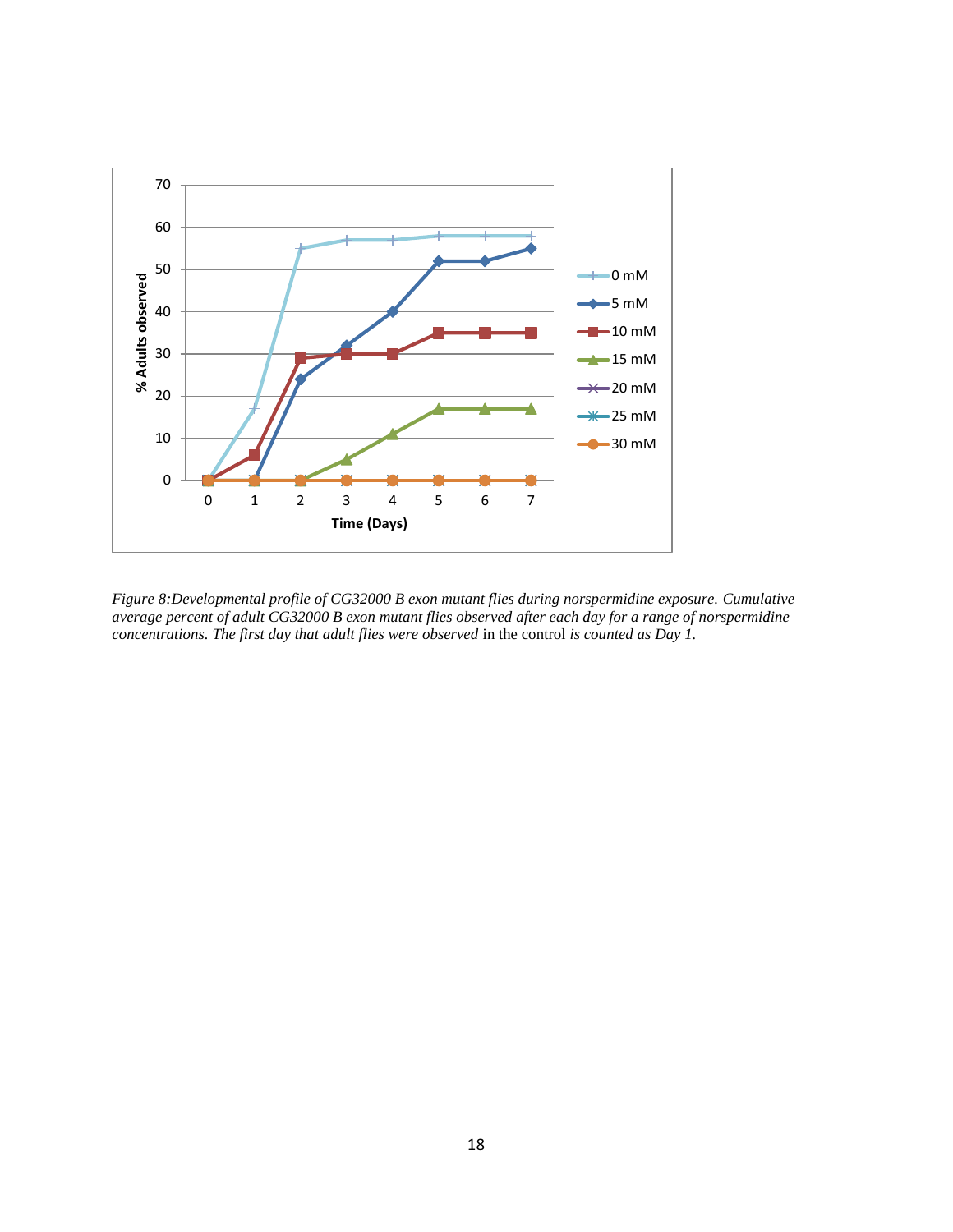#### **DISCUSSION**

<span id="page-26-0"></span>The initial goal of this project was to investigate the feasibility of using norspermidine to screen for genes involved in polyamine transport. A major advantage of this approach over the current DFMO based approach used in the laboratory is that animals can only survive if they are unable to transport polyamines. Thus, batches of genes could be tested simultaneously and if a few survivors are observed the batch could be broken down to individual genes for further testing. In contrast in the DFMO screen animals must transport to survive and genes are tested individually in this survival based assay. Unfortunately, my data suggest that a norspermidine based screen will not be feasible in Drosophila.

There were three major findings from my work. First, the lethal concentration of norspermidine in *Drosophila* (30 mM) is ten times higher than the lethal concentration in *C. elegans* (Heinick et al 2010). Second, my data show that norspermidine gains entry to cells via an alternative mechanism to that used by CG32000, a gene required for polyamine transport. Third, I have shown that my data cannot be explained by severe developmental delay associated with uptake of norspermidine.

 The lethal concentration of norspermidine for wild-type *C. elegans* was observed to be 3 mM (Heinick, 2010). *Drosophila* required ten times this amount. This may indicate an increased ability to export or metabolize norspermidine in *Drosophila*, thereby mitigating its toxicity. Alternatively, a separate transport system with a decreased affinity for norspermidine (compared to *C. elegans*) may also explain these results. Support for multiple transport pathways in *Drosophila* comes from recent work using a chemical approach showing that polyamine transport inhibitors differ in the relative abilities to block the uptake of the native polyamines (Wang et al., 2017). This study also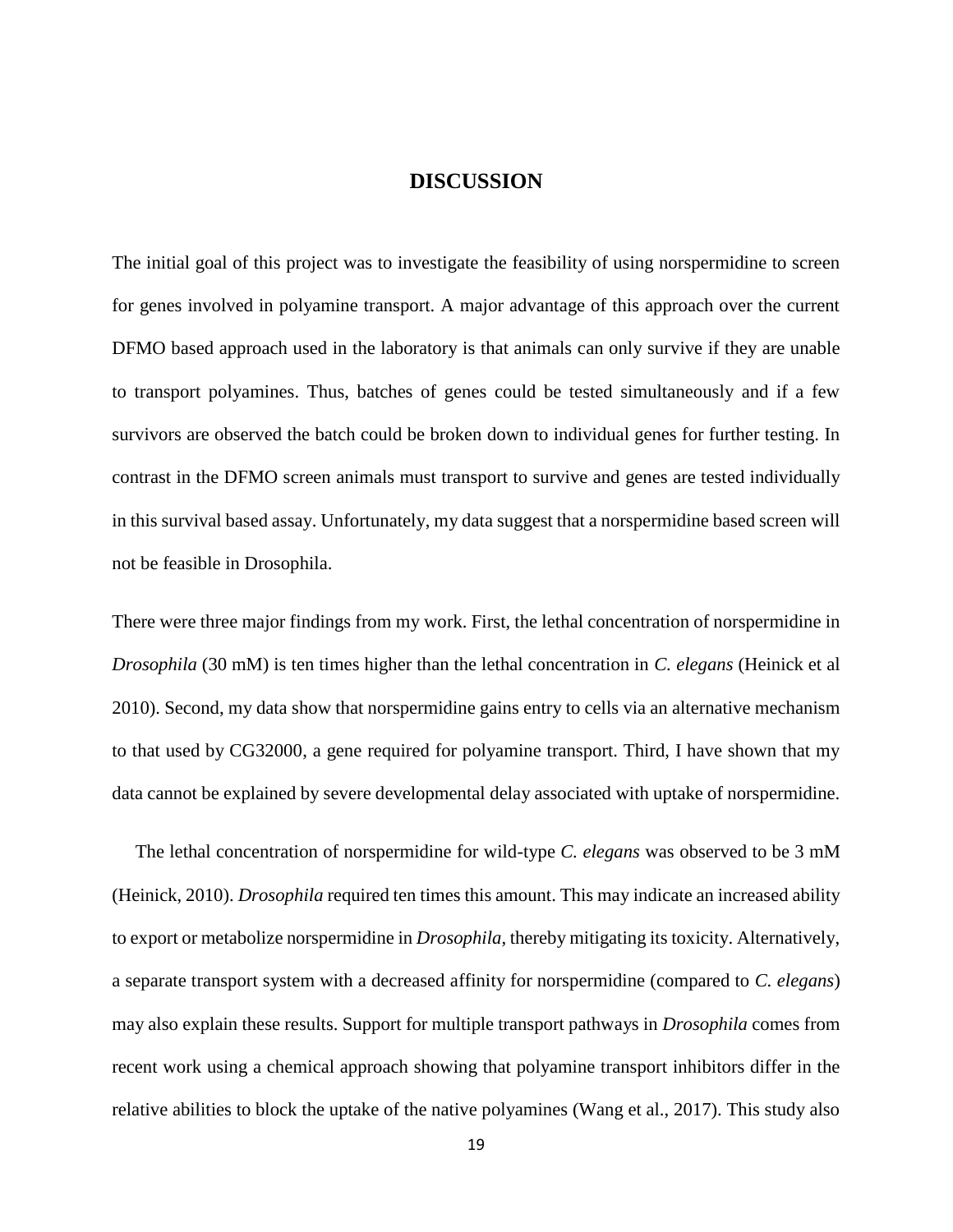showed that a cocktail of polyamine transport inhibitors is more effective than individual inhibitors alone to blocking transport. One limitation of this study is that the norspermidine was not tested on *C. elegans* to confirm a similar level of toxicity as observed by Heinick et al.

 While mutations disrupting the *C. elegans* gene CATP-5 enabled worms to survive even in 5 mM norspermidine, flies with a nonfunctional CG32000 gene (the orthologue of CATP-5) showed no decrease in sensitivity to norspermidine compared to wild-type flies, either in terms of increased survival or decreased developmental delay. Exposing the same strain of flies to DFMO and polyamines confirmed that the flies were unable to transport native polyamines, as the presence of exogenous polyamines was unable to provide rescue from DFMO. Knocking down CG32000 using RNAi yielded comparable results. One explanation may be that at sufficiently high concentrations, norspermidine uptake occurs via a secondary transport system. To further address this question it will be important to test the ability of the native polyamines to competitively inhibit norspermidine uptake. If an alternative transport system is used the native polyamines may not be able to competitively inhibit norspermidine transport.

Finally, while the lethal concentration of norspermidine is 30mM for OreR, it is 20mM for the B exon mutant of CG32000 (cf. Figures 7 and 8). Overall viability is compromised in the B exon mutant (Barnett and von Kalm unpublished) presumably due to inability to transport polyamines. This coupled with exposure to norspermidine may increase the sensitivity to this compound.

Future studies should be directed at better understanding the mechanism of norspermidine uptake and how it relates to polyamine transport in general. If, as recent evidence suggests (Wang et al, 2017 and this study), there are multiple transport systems, it will be important to understand them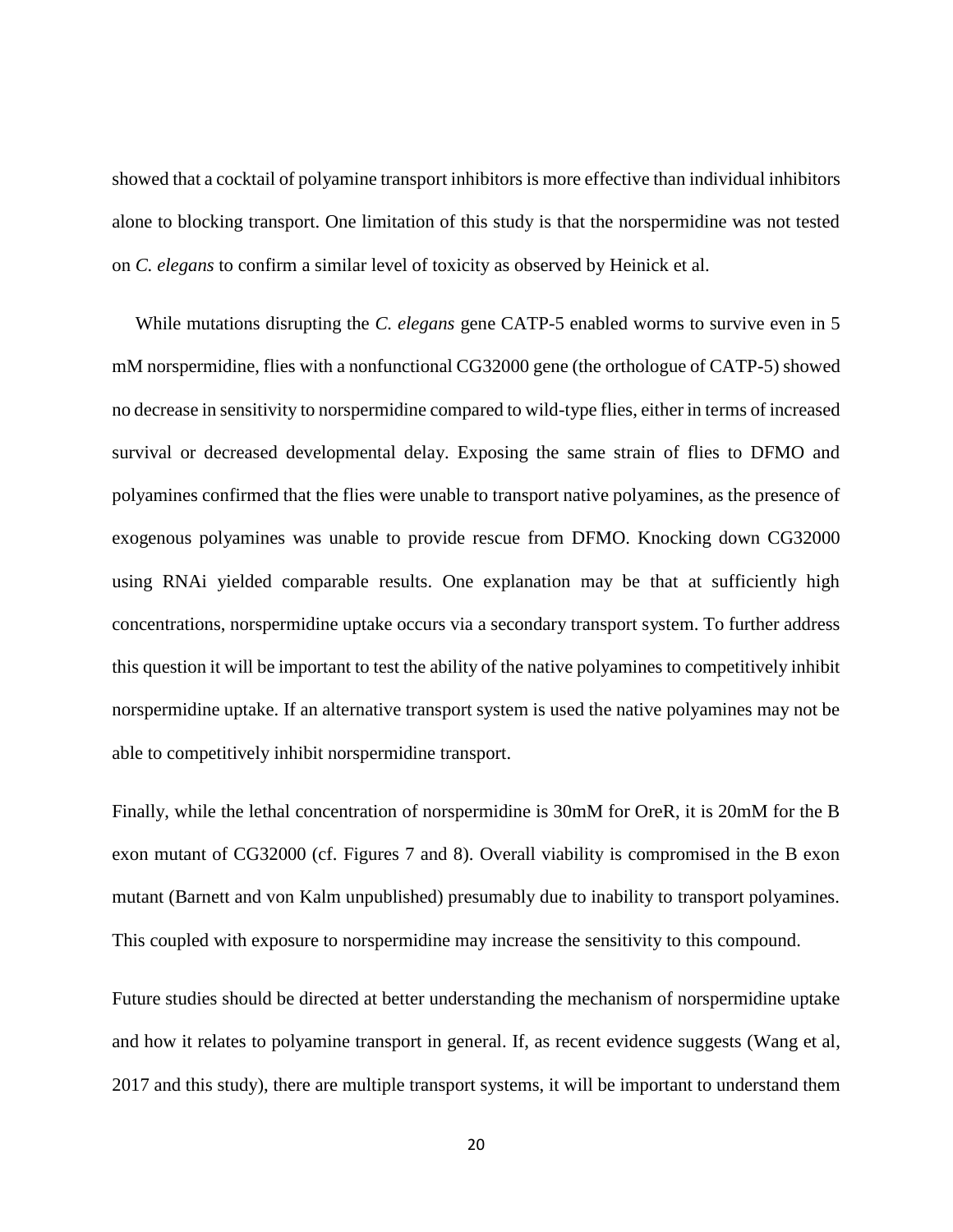to facilitate the design of effective polyamine transport inhibitors to be used in conjunction with DFMO in cancer therapy.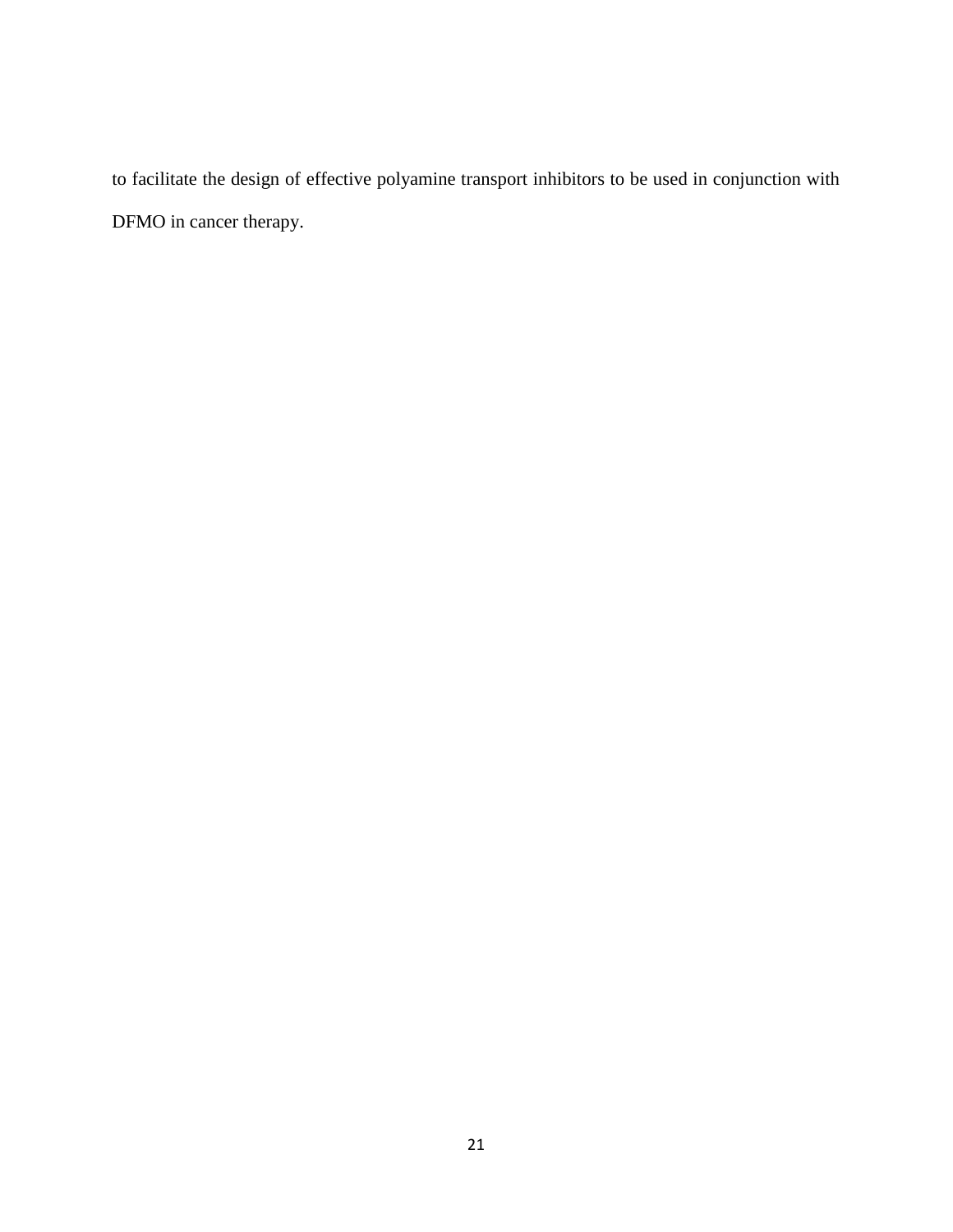#### **REFERENCES**

- <span id="page-29-0"></span>Assaraf, Y. G., Golenser, J., Spira, D. T., & Bachrach, U. (1984). Polyamine levels and the activity of their biosynthetic enzymes in human erythrocytes infected with the malarial parasite, *Plasmodium falciparum*. Biochemical Journal, 222:3:815–819.
- Bachrach, U., Brem, S., Wertman, S.B., Schnur, L.F., Greenblatt, C.L. (1979). Leishmania spp.: Cellular levels and synthesis of polyamines during growth cycles. Experimental Parasitology, 48:457-463
- Belting, M.; Mani, K.; Jonsson, M.; Cheng, F.; Sandgren, S.; Jonsson, S.; Ding, K.; Delcros, J.- G.; Fransson, L.A. (2003). Glypican-1 is a vehicle for polyamine uptake in mammalian cells: A pivotal role for nitrosothiol-derived nitric oxide. J. Biol. Chem. 278:47181–47189.
- Bern, C., Kjos, S., Yabsley, M. J., & Montgomery, S. P. (2011). *Trypanosoma cruzi* and Chagas' Disease in the United States. Clinical Microbiology Reviews, 24:4:655–681. <http://doi.org/10.1128/CMR.00005-11>
- Caldwell, K. A., Shu, Y., Roberts, N. B., Caldwell, G. A., & O'Donnell, J. M. (2013). Invertebrate Models of Dystonia. Current Neuropharmacology, 11:1:16–29. <http://doi.org/10.2174/157015913804999504>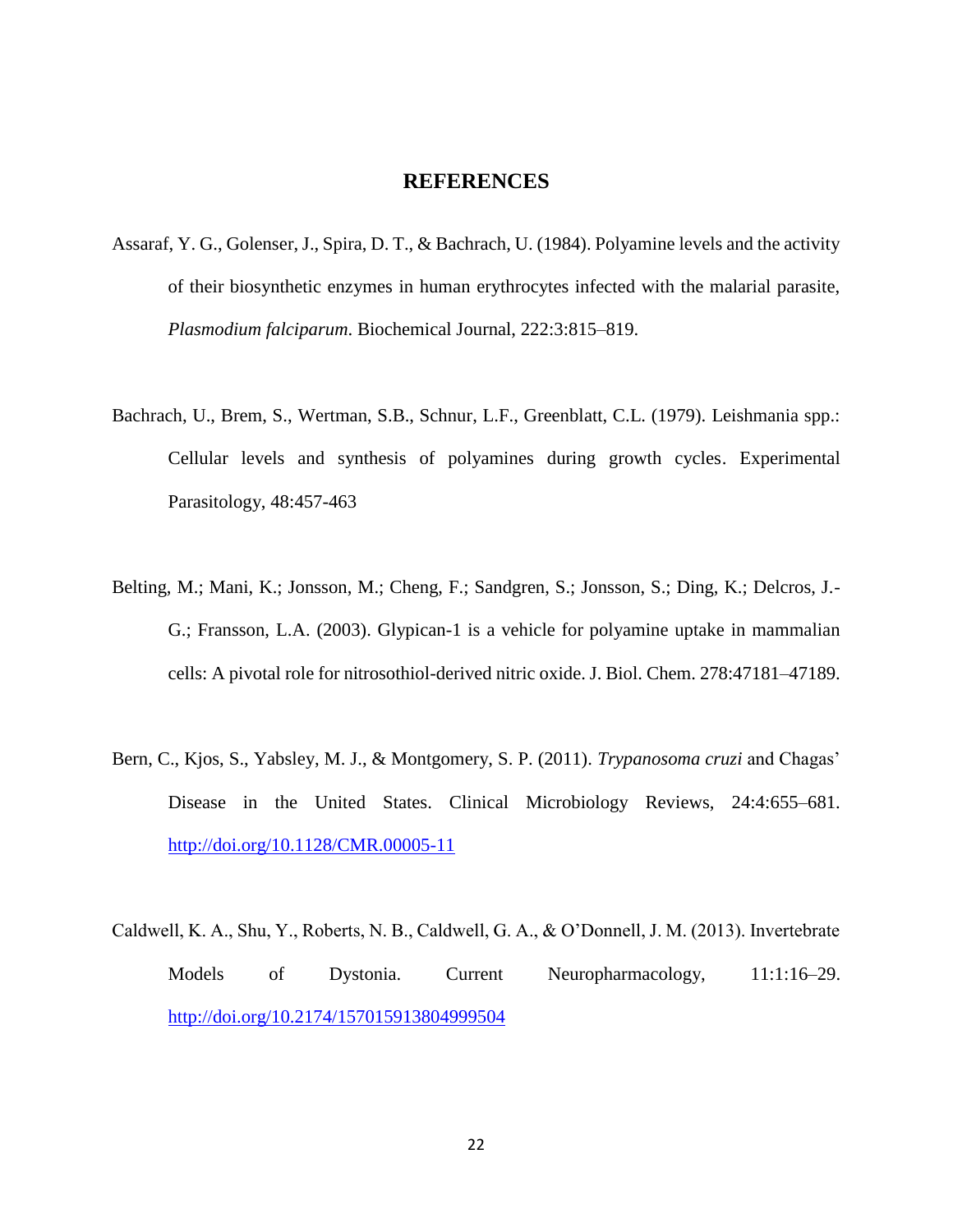- Chatel M, Darcel F, Quemener V, Hercouet H, Moulinoux JP. (1987). Red blood cell polyamines as biochemical markers of supratentorial malignant gliomas. Anticancer Res., 7:33–38.
- Childs, A. C., Mehta, D. J., Gerner, E. W. (2003). Polyamine-dependent gene expression. Cell. Mol. Life Sci. 60,1394-1406
- Desjeux, P. (2001). The increase in risk factors for leishmaniasis worldwide. Transactions of The Royal Society of Tropical Medicine and Hygiene, 95:3:1:239–243, https://doi.org/10.1016/S0035-9203(01)90223-8
- Duffy, J. B. (2002), GAL4 system in *Drosophila*: A fly geneticist's swiss army knife. Genesis, 34: 1–15. doi:10.1002/gene.10150
- Durie BG, Salmon SE, Russell DH. Polyamines as markers of response and disease activity in cancer chemotherapy. Cancer Res. 1977, 37: 214-221.
- Eisenberg T, et al. (2009). Induction of autophagy by spermidine promotes longevity. Nat. Cell Biol, 11:1305–1314. doi: 10.1038/ncb1975.
- Hochman J, Katz A, Bachrach U. (1978), Polyamines and protein kinase II. Effect of polyamines on cyclic AMP--dependent protein kinase from rat liver. Life Sci. 22:1481–1484. doi: 10.1016/0024-3205(78)90002-4.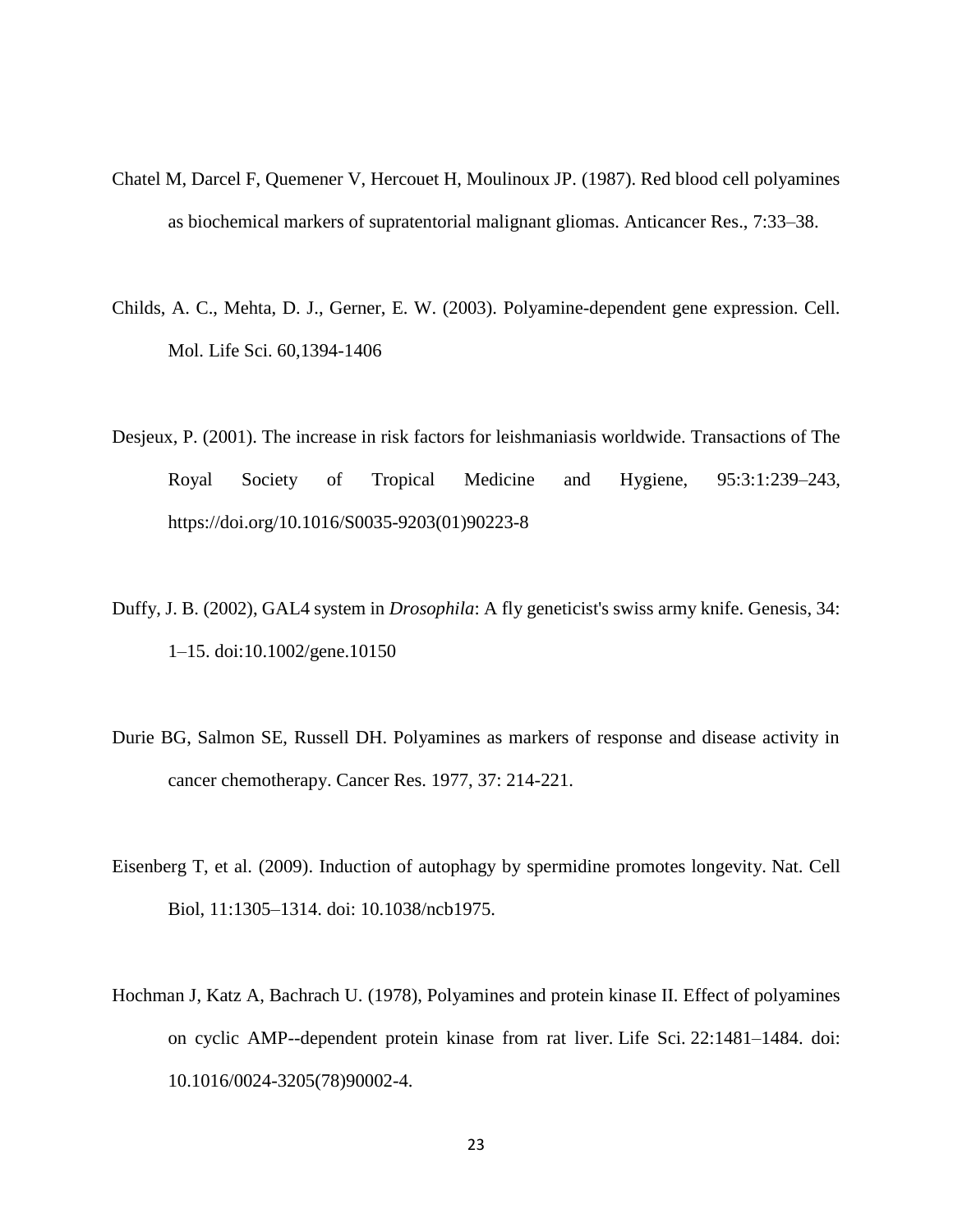- Heinick, A., Urban, K., Roth, S., Spies, D., Nunes, F., Phanstiel, O., … Lüersen, K. (2010). Caenorhabditis elegans P5B-type ATPase CATP-5 operates in polyamine transport and is crucial for norspermidine-mediated suppression of RNA interference. The FASEB Journal, 24(1), 206–217.<http://doi.org/10.1096/fj.09-135889>
- Hiasa,M.;Miyaji, T.; Haruna, Y.; Takeuchi, T.; Harada, Y.;Moriyama, S.; Yamamoto,A.; Omote,H.;Moriyama, Y. (2014). Identification of a mammalian vesicular polyamine transporter. Sci. Rep. 4:6836.
- Hussain, T., Tan, B., Ren, W. et al. (2017). Polyamines: therapeutic perspectives in oxidative stress and inflammatory diseases. Amino Acids, 49:1457. [https://doi.org/10.1007/s00726-017-](https://doi.org/10.1007/s00726-017-2447-9) [2447-9](https://doi.org/10.1007/s00726-017-2447-9)
- Kashiwagi, K.; Endo, H.; Kobayashi, H.; Takio, K.; Igarashi, K. (1995). Spermidine-preferential uptake system in *Escherichia coli*. ATP hydrolysis by PotA protein and its association with membrane. J. Biol. Chem. 270:25377-25382.
- Kubota S, Okada M, Yoshimoto M, Murata N, Yamasaki Z, Wada T, Imahori K, Ohsawa N, Takaku F. (1985). Urinary polyamines as a tumor marker. Cancer Detect Prev.8:189–192.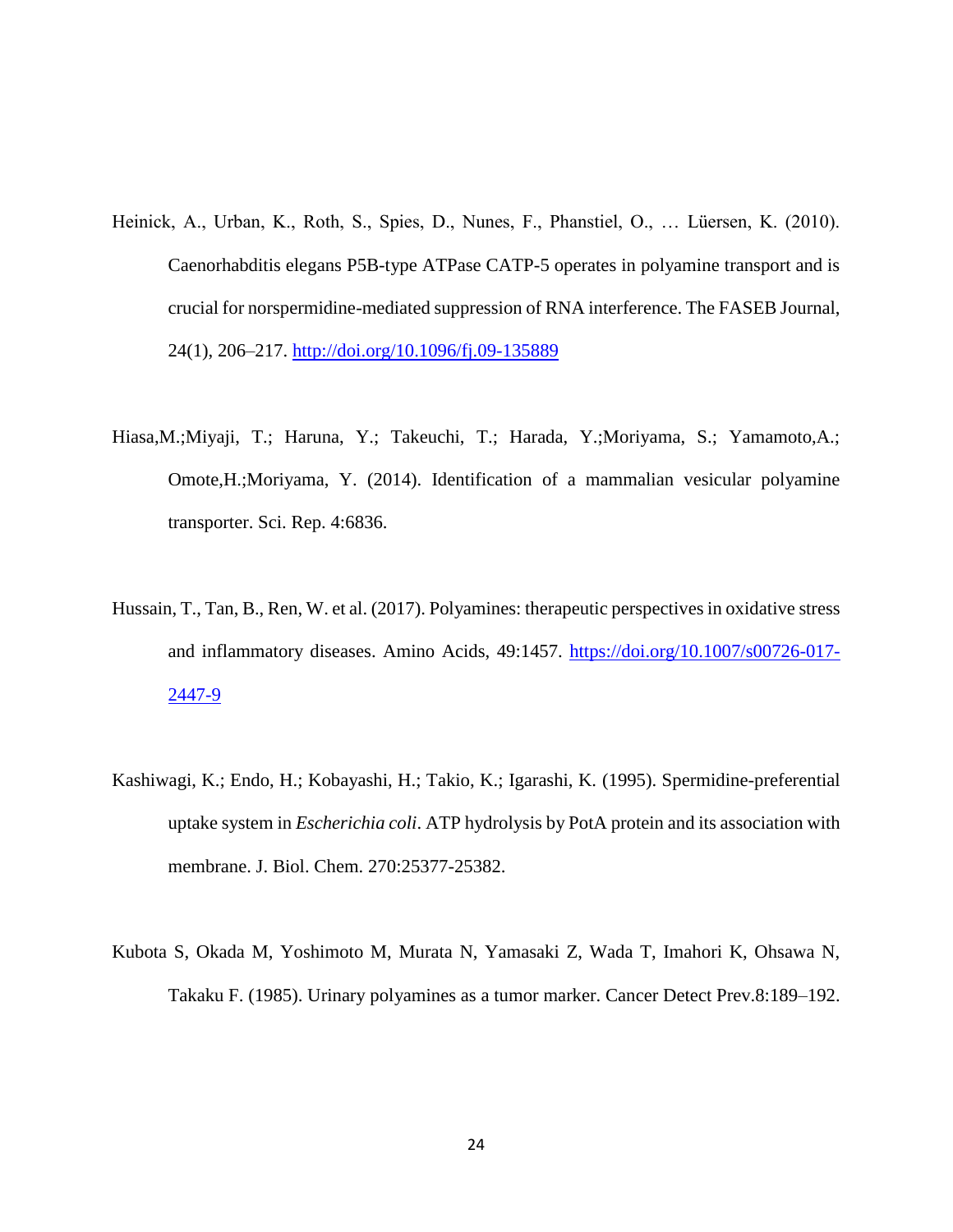- Loser C, Folsch UR, Paprotny C, Creutzfeldt W. (1990). Polyamines in colorectal cancer. Evaluation of polyamine concentrations in the colon tissue, serum, and urine of 50 patients with colorectal cancer. Cancer, 65:958–966. doi: 10.1002/1097- 0142(19900215)65:4<958::AID-CNCR2820650423>3.0.CO;2-Z.
- Luk, G. D., & Casero, R. A. (1987). Polyamines in normal and cancer cells. Advances in Enzyme Regulation. Retrieved November 15, 2016, from <http://www.sciencedirect.com/science/article/pii/0065257187900070>
- Machius,M.; Brautigam, C.A.; Tomchick, D.R.;Ward, P.; Otwinowski, Z.; Blevins, J.S.; Deka, R.K.; Norgard,M.V. (2007). Structural and biochemical basis for polyamine binding to the Tp0655 lipoprotein of *Treponema pallidum*: Putative role for Tp0655 (TpPotD) as a polyamine receptor. J.Mol. Biol. 373:681–694.
- Marie-Pierre, H.; Buddy, U. (2005). Identification and characterization of polyamine permease from the protozoan parasite *Leishmania major*. J. Biol. Chem. 208:15188–15194.
- Minois, N., Carmona-Gutierrez, D., & Madeo, F. (2011). Polyamines in aging and disease. *Aging (Albany NY)*, 3:8:716–732.
- Mohammed, A., Janakiram, N. B., Madka, V., Ritchie, R. L., Brewer, M., Biddick, L., … Rao, C. V. (2014). Eflornithine (DFMO) Prevents Progression of Pancreatic Cancer by Modulating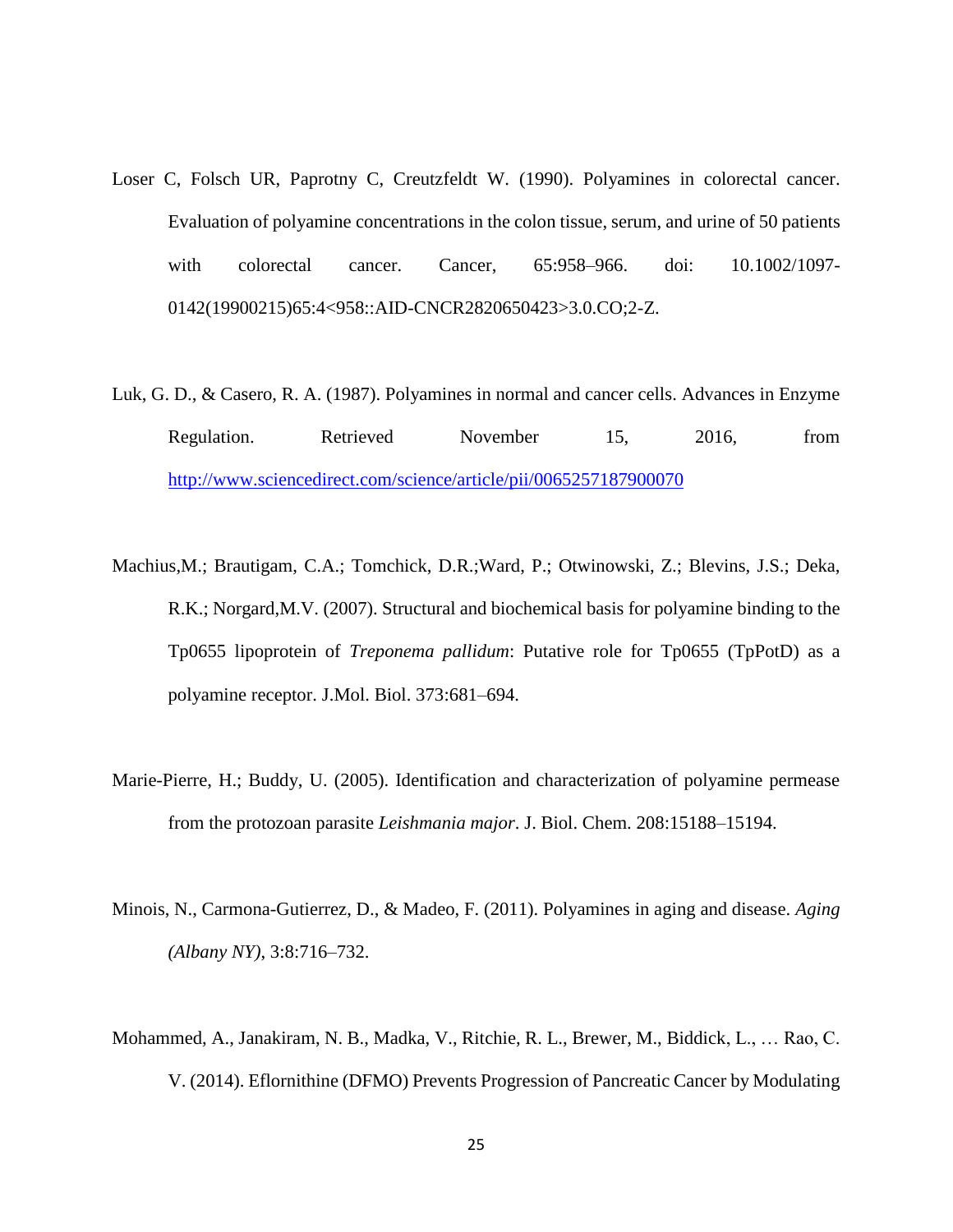Ornithine Decarboxylase Signaling. Cancer Prevention Research (Philadelphia, Pa.), 7(12), 1198–1209.<http://doi.org/10.1158/1940-6207.CAPR-14-0176>

- Panagiotidis CA, Artandi S, Calame K, Silverstein SJ. (1995). Polyamines alter sequence-specific DNA-protein interactions. Nucleic Acids Res, 23:1800–1809. doi: 10.1093/nar/23.10.1800.
- Pegg, A. E. (2009). Mammalian Polyamine Metabolism and Function. IUBMB Life, 61(9), 880– 894.<http://doi.org/10.1002/iub.230>
- Reigada, C., Valera-Vera, E., Sayé, M., Errasti, A., Avila, C., and Miranda, M. (2017). Trypanocidal Effect of Isotretinoin through the Inhibition of Polyamine and Amino Acid Transporters in *Trypanosoma cruzi*. *PLoS Neglected Tropical Diseases,* 11:3:5472. <https://doi.org/10.1371/journal.pntd.0005472>
- Rhee, H. J., Kim, E.-J., & Lee, J. K. (2007). Physiological polyamines: simple primordial stress molecules. *Journal of Cellular and Molecular Medicine*, 11:4:685–703. <http://doi.org/10.1111/j.1582-4934.2007.00077.x>
- Russell D.H. Clinical relevance of polyamines. (1983). Crit. Rev. Clin. Lab. Sci, 18:261–311. doi: 10.3109/10408368209085073.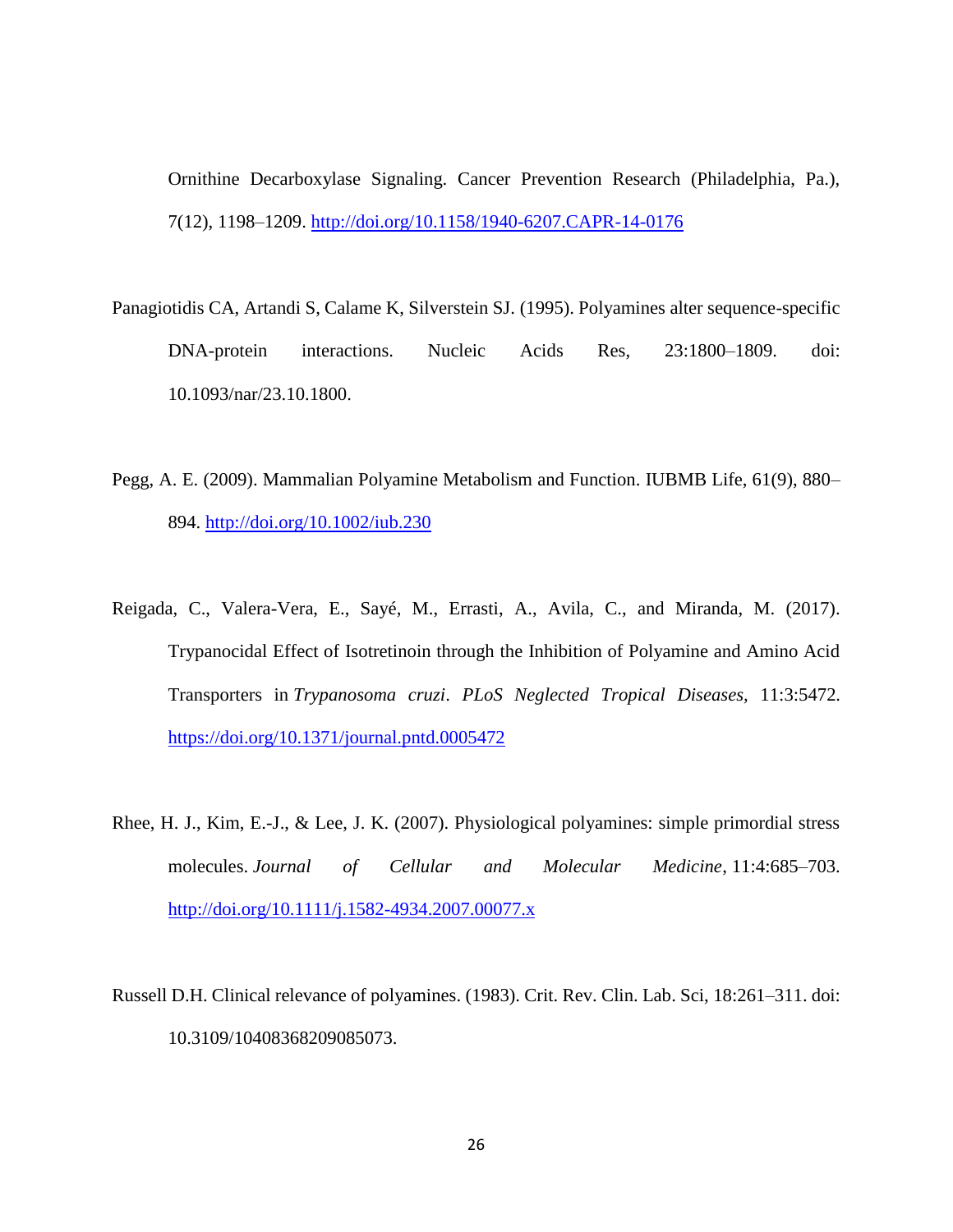Sarathy, J.P., Lee, E., Dartois, V. (2013). Polyamines Inhibit Porin-Mediated Fluoroquinolone Uptake in Mycobacteria. PLoS ONE8(6): e65806. <https://doi.org/10.1371/journal.pone.0065806>

- Siegel, R.L., Miller, K.D. and Jemal, A. (2016), Cancer statistics, 2016. CA: A Cancer Journal for Clinicians, 66: 7–30. doi:10.3322/caac.21332
- Soda, K. (2011). The mechanisms by which polyamines accelerate tumor spread. Journal of Experimental & Clinical Cancer Research : CR, 30:1:95. [http://doi.org/10.1186/1756-](http://doi.org/10.1186/1756-9966-30-95) [9966-30-95](http://doi.org/10.1186/1756-9966-30-95)
- Soulet, D.; Gagnon, B.; Rivest, S.; Audette, M.; Poulin, R. (2004). A fluorescent probe of polyamine transport accumulates into intracellular acidic vesicles via a two-step mechanism. J. Biol. Chem. 279:49355–49366.
- Tabib, A., Bachrach, U. (1994). Activation of the proto-oncogene c-myc and c-fos by c-ras: involvement of polyamines. Biochem Biophys Res Commun, 202:720–727. doi: 10.1006/bbrc.1994.1990.
- Tsen, C., Iltis, M., Kaur, N., Bayer, C., Delcros, J., von Kalm, L., and Phanstiel, O. (2008). A Drosophila Model To Identify Polyamine−Drug Conjugates That Target the Polyamine